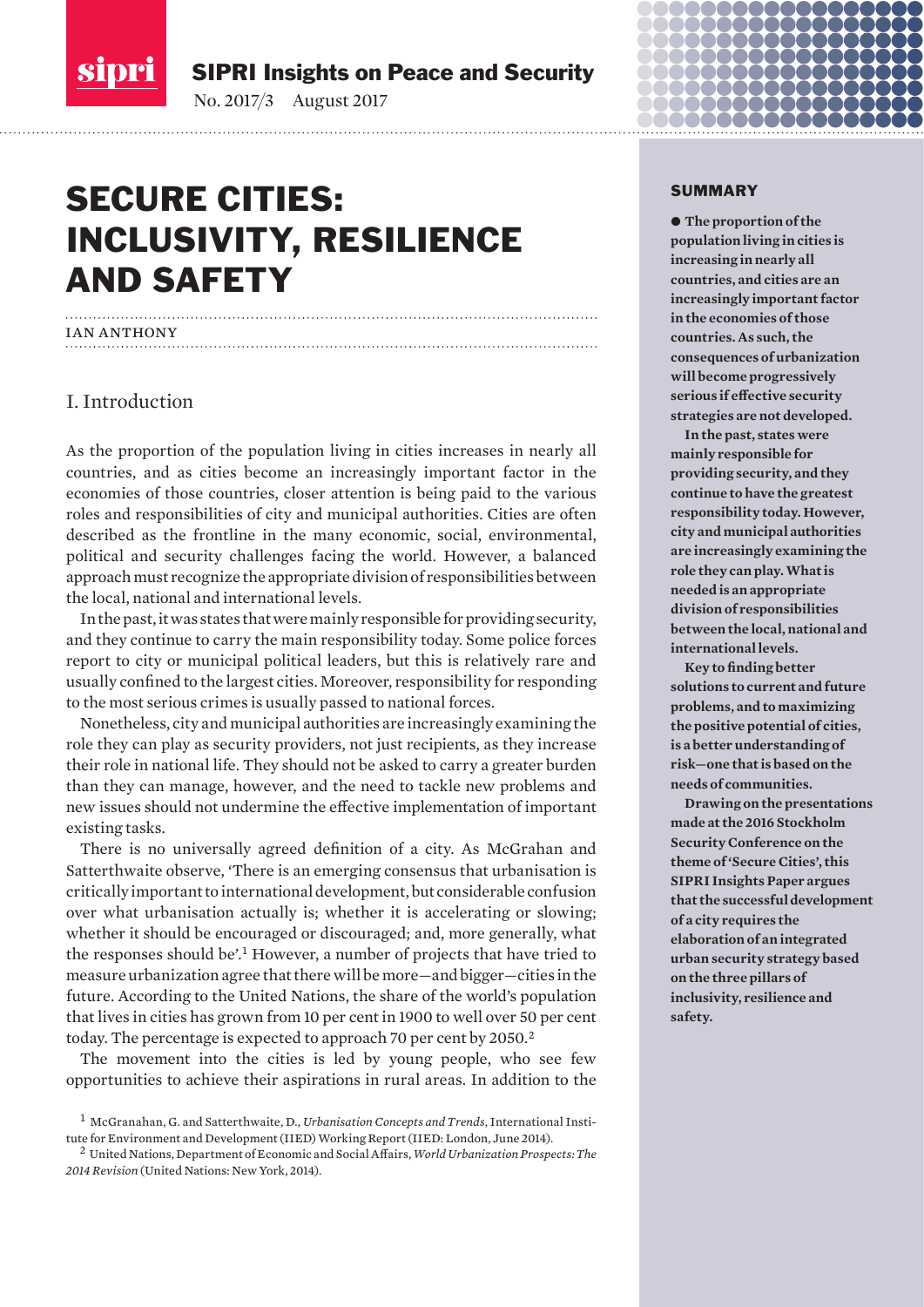<span id="page-1-0"></span>movement from rural areas to towns and cities inside countries, urbanization also involves significant international movement. According to the UN Department of Economic and Social Affairs, almost 250 million people were living outside the country of their birth in 2015.<sup>3</sup> Most relocate to cities, which are becoming more diverse as they attract communities of different nationalities, faiths and ethnicities.

Cities account for a growing share of national economies and concentrate wealth. The consultancy firm McKinsey & Co has asserted that 600 cities now constitute the backbone of the world economy.<sup>4</sup> Cities, as much as countries, compete for investment, talent and influence. To compete, cities have to convince investors and inhabitants that they offer a safe and secure environment, where people want to live and invest their resources.

As the importance of cities to national life increases, the consequences will become progressively serious if effective security strategies are not developed. Although an important contributory factor, the security of cities is not limited to the question of effective policing. The security of cities also means the removal of impediments to their development. Cities are expected to be an engine for positive development. Impediments to success include the risk of fragmentation along ethnic, national, religious, sectarian or socioeconomic lines. Cooperation and inclusion can transform the safety of urban environments, while also promoting other positive economic effects.

A second impediment is the risk posed by stresses and shocks, either anticipated or unanticipated, and the failure to put in place adequate coping mechanisms in case the worst should happen. The Rockefeller Foundation defines stresses as forces that weaken the fabric of a city on a daily basis and shocks as sudden events with major disruptive effects.<sup>5</sup>

A third impediment is the risk of violence against people or property. Apart from the direct damage caused, urban violence at the low end of the scale can undermine the reputation of a city as a place to invest. At the high end, urban warfare can destroy a city to the extent that recovery will take more than a single generation, if it is possible at all. Removing the impediments to the successful development of a city therefore requires a focus on inclusiveness, resilience and safety as elements of a coherent and integrated urban security strategy.

The cascading effect of a loss of economic competitiveness on employment, services, infrastructure and housing, as well as failures in governance of different kinds leading to unfair or uneven resource allocation and corruption are examples of stresses that can corrode the security of a city over time. High levels of personal violence among citizens, between either individuals or groups, would constitute a further stress factor for a city. If not addressed, such stresses can contribute to fragmentation and a loss of social cohesion, and cities can divide into many small, identity-based communities around factors such as religious or sectarian affiliations and ethnicity. Cities may also reflect a rigid segregation along the socio-economic fault lines.

<sup>3</sup> United Nations, Department of Economic and Social Affairs, *International Migration Report, 2015* (United Nations: New York, 2016).

<sup>4</sup> Dobbs, R. et al., *Urban World: Mapping the Economic Power of Cities* (McKinsey Global Institute: June 2011).

<sup>5</sup> Ove Arup and Partners and the Rockefeller Foundation, *City Resilience Framework*, City Resilience Index, Apr. 2014, <http://www.cityresilienceindex.org>.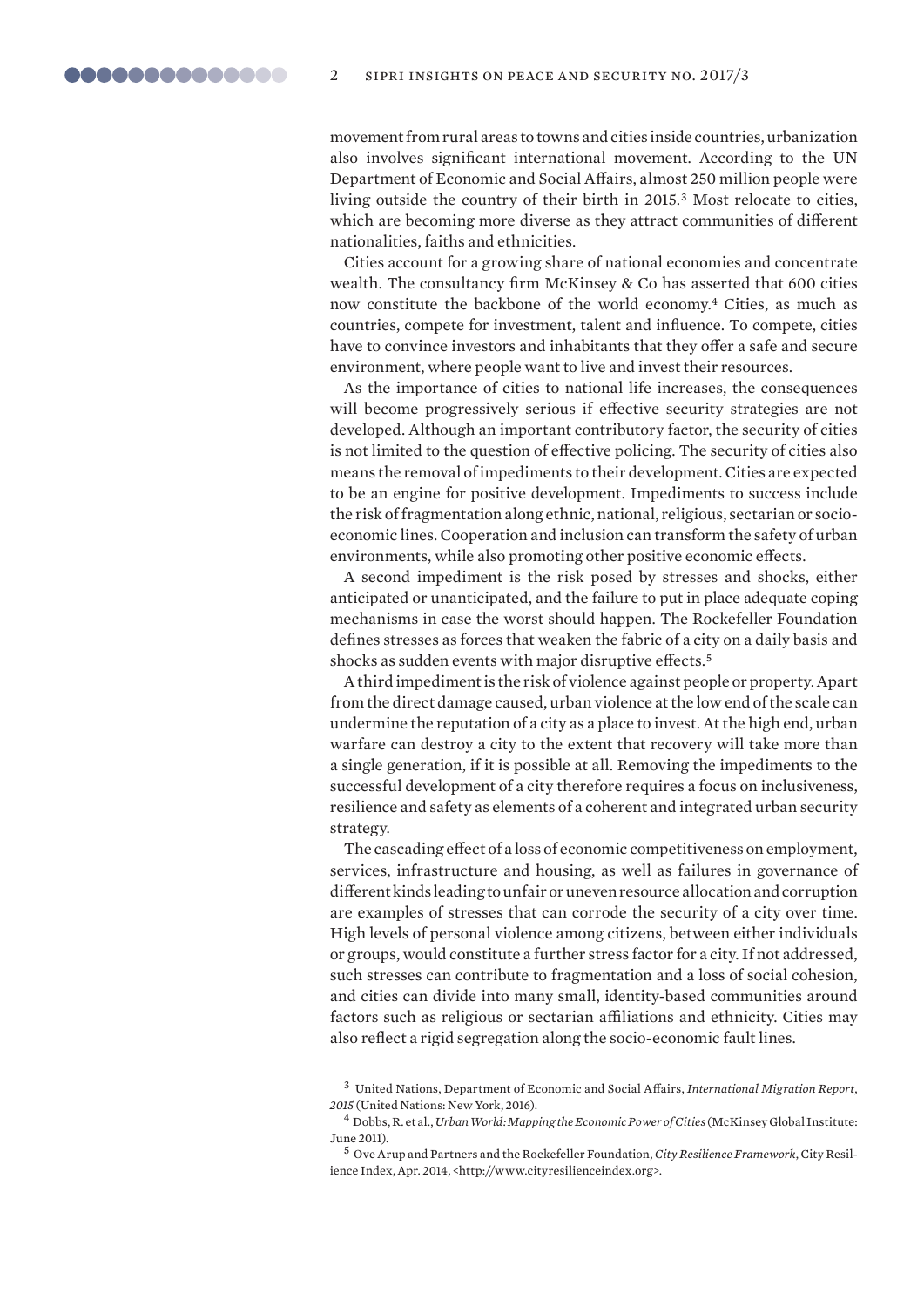<span id="page-2-0"></span>Through a process of inclusive and transparent governance, cities can win public trust that resources and services are being provided in a fair and equitable way, and generate a solidarity that increases the likelihood that religious, sectarian, tribal, ideological, gender or racial identities will live shoulder-to-shoulder without becoming fragmented.

In contrast to the long-term, insidious impacts of stresses, shocks are sudden, sharp disruptions—such as extreme weather events, major industrial accidents, infectious disease outbreaks or mass-impact terrorist attacks. Responding to major shocks, whether human-induced or natural, requires preparation of a different kind.

Cities need to prepare so that they are as resilient as possible in the face of either an unexpected shock or a shock that can be foreseen but not prevented. This preparation can reduce the impact of the shock and increase the effectiveness of the response.

Through a combination of regulation, administration, coordination and practical measures, disruption to the life of a city and its inhabitants can be minimized as far as possible. In addition, promoting effective responses to stresses can increase the capacity to withstand shocks and recover from them.

From the brief introduction above, three interrelated themes emerge as elements of urban security: inclusiveness, resilience and safety. Given the diversity of cities, context will be a central factor in determining the appropriate mix of local, regional, national and international policies that can promote urban security. However, the consensus view that cities will increase in political and economic salience means that it will become increasingly important to address the security dimension of urbanization.

This SIPRI Insights Paper draws on the presentations made at the 2016 Stockholm Security Conference on the theme of 'Secure Cities' (see box 1). While informed and inspired by the information and insights provided by participants in their presentations at the dedicated sessions at the conference, responsibility for its content rests with the author.

## II. United Nations Sustainable Development Goal 11: a global framework for discussing the changing role of cities

On 25 September 2015 the member states of the UN adopted a set of goals to be applied as part of the 2030 Agenda for Sustainable Development. One of the 17 Sustainable Development Goals (SDGs) agreed then was to make cities 'inclusive, safe, resilient and sustainable' (SDG 11). Like the other goals that make up the overall package, SDG 11 has specific targets to be achieved over the next 15 years.

Measuring the implementation of SDG 11 will be a challenge, partly because of the absence of a standard UN definition of a city. Countries take different approaches to defining the terms 'urban' and 'urban population'. In addition, while some define cities using administrative or political boundaries, others define cities as urban areas with certain shared characteristics, such as various kinds of infrastructure, or use population size or population density.

Across cities there are also differences in the way various phenomena such as slums or areas of improvised housing are defined. India is perhaps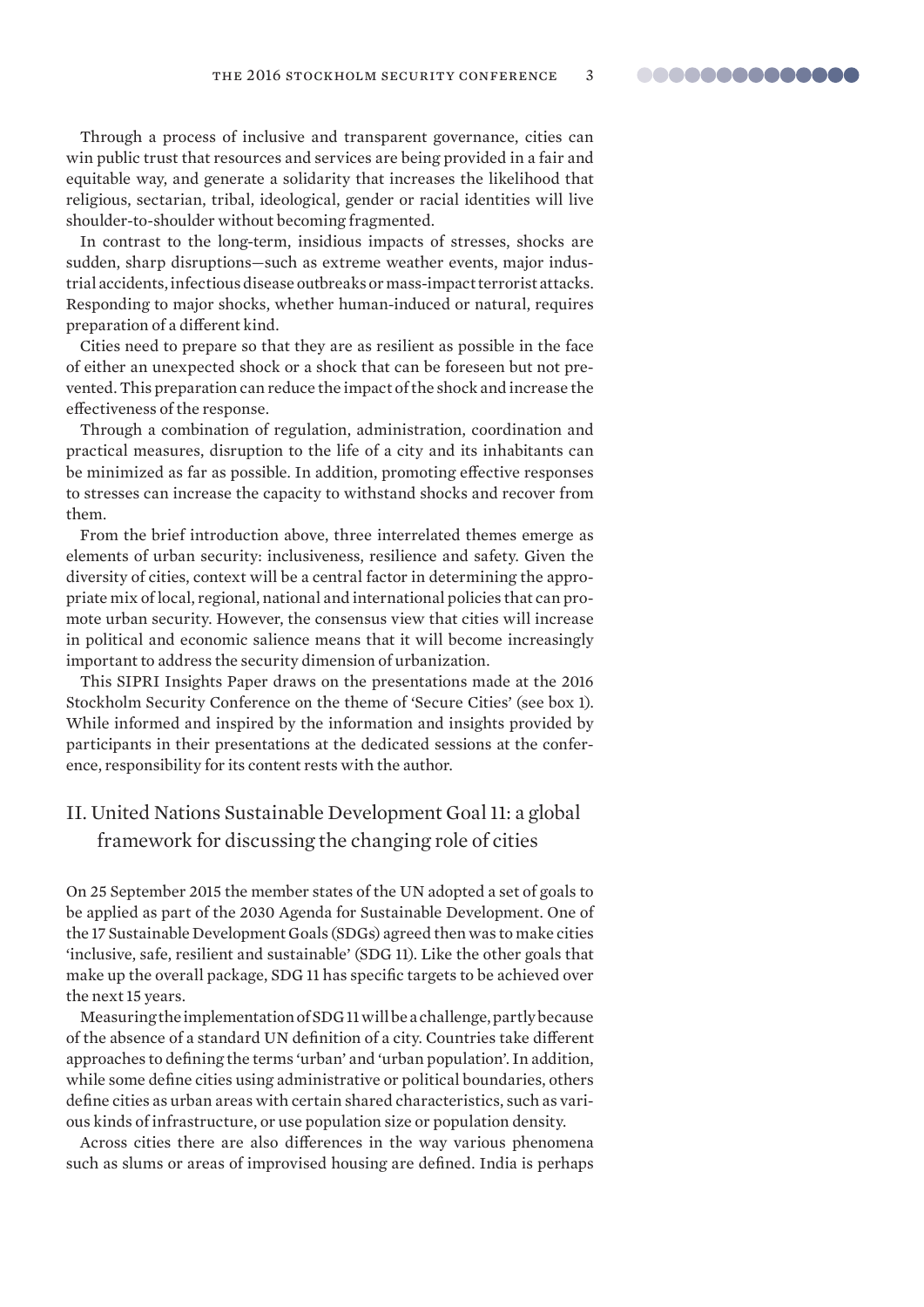#### **Box 1.** The 2016 Stockholm Security Conference: Secure Cities

The Stockholm Security Conference on the theme of 'Secure Cities' was held on 14–16 September 2016. Co-hosted by SIPRI, the Swedish Riksdag and Stockholm's City Council it brought together 197 participants in a wide-ranging discussion in order to understand how cities have succeeded in creating a more secure environment for their residents, and to identify the new challenges that cities are facing. The conference was opened in the presence of His Majesty King Carl XVI Gustav and the broad range of participants included policymakers, ministers, international and non-governmental organizations, representatives from industry, media, academia and civil society, and other key stakeholders.

The nine main sessions were:

1. Making cities inclusive, safe, resilient and sustainable: implementing United Nations Sustainable Development Goal 11.

- 2. Promoting safe and secure public spaces: security at mass public events.
- 3. Police strategies, technologies and instruments.
- 4. Gender, resources and violence.
- 5. An Aleppo city case study.
- 6. Counterterrorism.
- 7. Strengthening the resilience of vulnerable communities.
- 8. Reducing gang violence.

9. Combating radicalization.

The conference marked the beginning of a new initiative aimed at identifying and managing some of the world's most pressing urban security risks. The upcoming 2017 Stockholm Security Conference will be on the theme of 'Secure Cities in an Insecure World'.

the only country to have a clear and shared understanding of the concept of slums that is also recognized in political and administrative practice.

The lack of an agreed UN definition of a city complicates the development of measurable indicators on a global scale. However, measuring progress in the implementation of SDG 11 is also being resisted politically in some developing countries, linked to concerns that monitoring and evaluation will become a surveillance tool rather than a developmental one.

SDG 11 is perhaps best seen as an overarching political framework within which many initiatives and innovations can be developed and implemented. The success of the SDGs could rest on translating the objectives into everyday practice, embedding indicators of success into development practice, giving people responsibility through collaboration with local, national and global actors, and using community-based activities to help strengthen social cohesion.

## **Innovations in implementing SDG 11**

A variety of innovations of relevance to promoting and building security in ways consistent with SDG 11 are being developed and implemented on the ground in different places. One objective of the Stockholm Security Conference was to showcase examples of innovative practice that could be replicated in other contexts.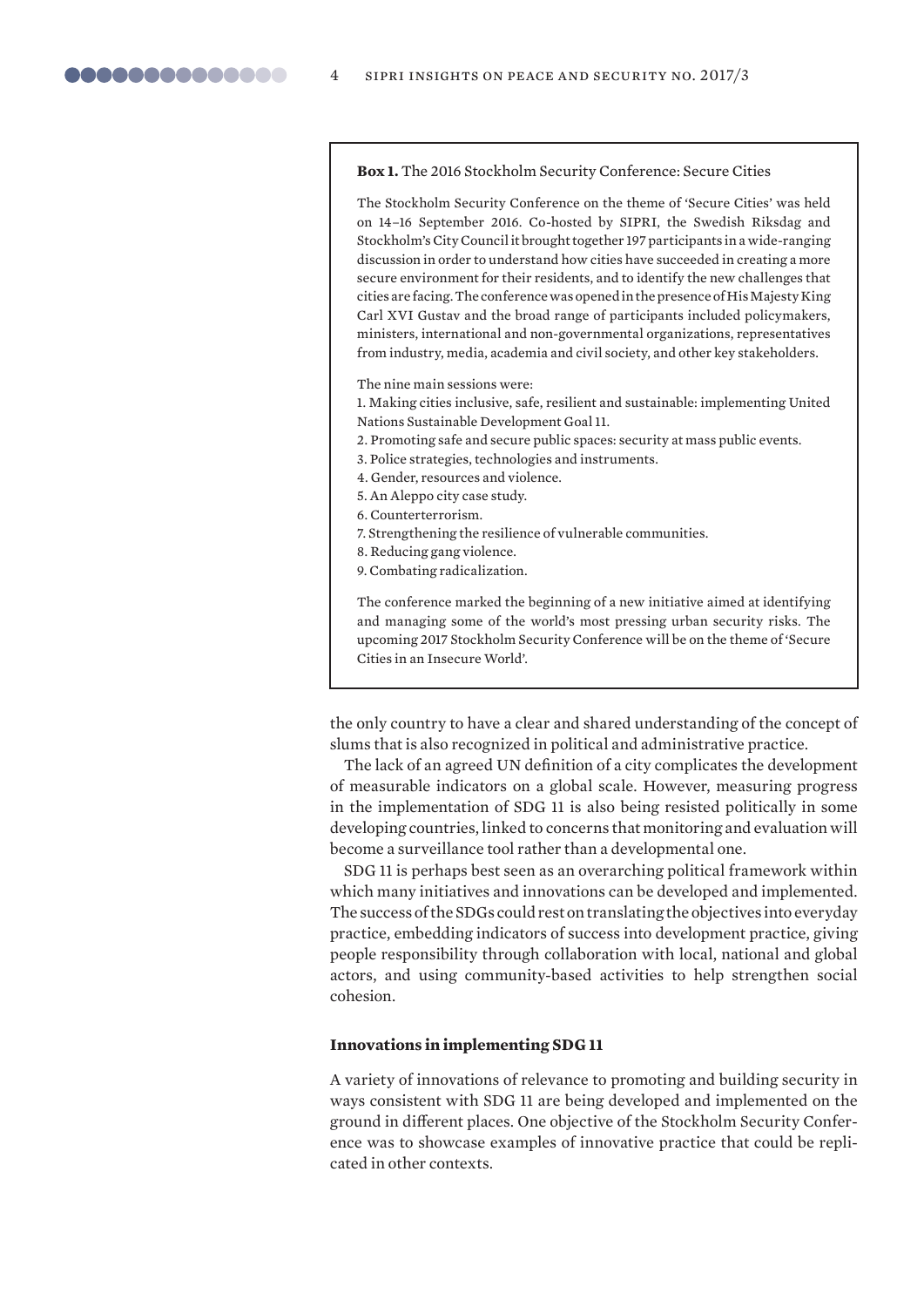One such innovation is the use of mobile phones to monitor security in small districts within cities—an initiative that has had interesting results in Costa Rica. Mobile phones are promoting collaboration between security personnel (the police) and the inhabitants of a neighbourhood. This is an inclusive form of community security through which citizens are directly involved in policing their own neighbourhood. In addition to surveillance cameras, the community uses various social media and mobile phone apps to register their security-related concerns in real time. Inhabitants use their mobile phones to film crimes and share information with the police.

One prerequisite for this framework to work effectively is educating citizens about their own security and how they can take responsibility for promoting it. While criminals can hide from the police, it is harder for them to hide from neighbours who take photographs and send them to the police. Citizen engagement in initiatives of this kind depends on building trust between the police and the community so they can work together in a preventative way without fear of negative consequences. One of the mechanisms that reinforces this trust is a process by which the police report back to communities on the results of their shared efforts in monthly reports.

Scholars are using new approaches to develop innovative methodologies for measuring social cohesion in cities. One methodological approach developed by the Jakobs University in Bremen uses the Social Cohesion Radar, an instrument designed by the Bertelsmann Foundation, to establish which dimension of social cohesion plays an important role in a specific community. This can be horizontal, the strength of the relationship between communities and the level of solidarity; or vertical, the degree to which communities feel connected to institutions or trust institutions.

The Jakobs University study found a positive correlation between stronger social cohesion and levels of trust, and that increased wealth correlates strongly with social cohesion, provided that wealth distribution is broadly even.<sup>6</sup> The evidence does not support the theory that increased diversity necessarily increases tensions within a community, but the current methodology should now be applied at a more local level to examine the effects of heterogeneity on social cohesion on a smaller scale. There are likely to be important differences between how social cohesion is perceived at the level of regional and local communities, and the different ways to identify and measure social cohesion need to be tailored to what is relevant at each level.

Innovation also extends to the process of revising the policies and practices implemented by key institutions, such as the police. In the United States, cities are exploring different ways to change the relationship between the police and local communities. While respecting the continuing need for police forces to investigate and solve crimes, experience from work on violence in Boston highlights that a sole focus on solving cases is not sufficient. A more comprehensive focus on how institutions are structured and how they perform is also needed.

The work in Boston sought to provide evidence-based support for enhancing the relationship between police strategies and community strategies

<sup>6</sup> Walkenhorst, P., 'Social cohesion: measuring common ground', Bertelsmann Stiftung, Global Economic Symposium, Kuala Lumpur, 6–8 Sep. 2014.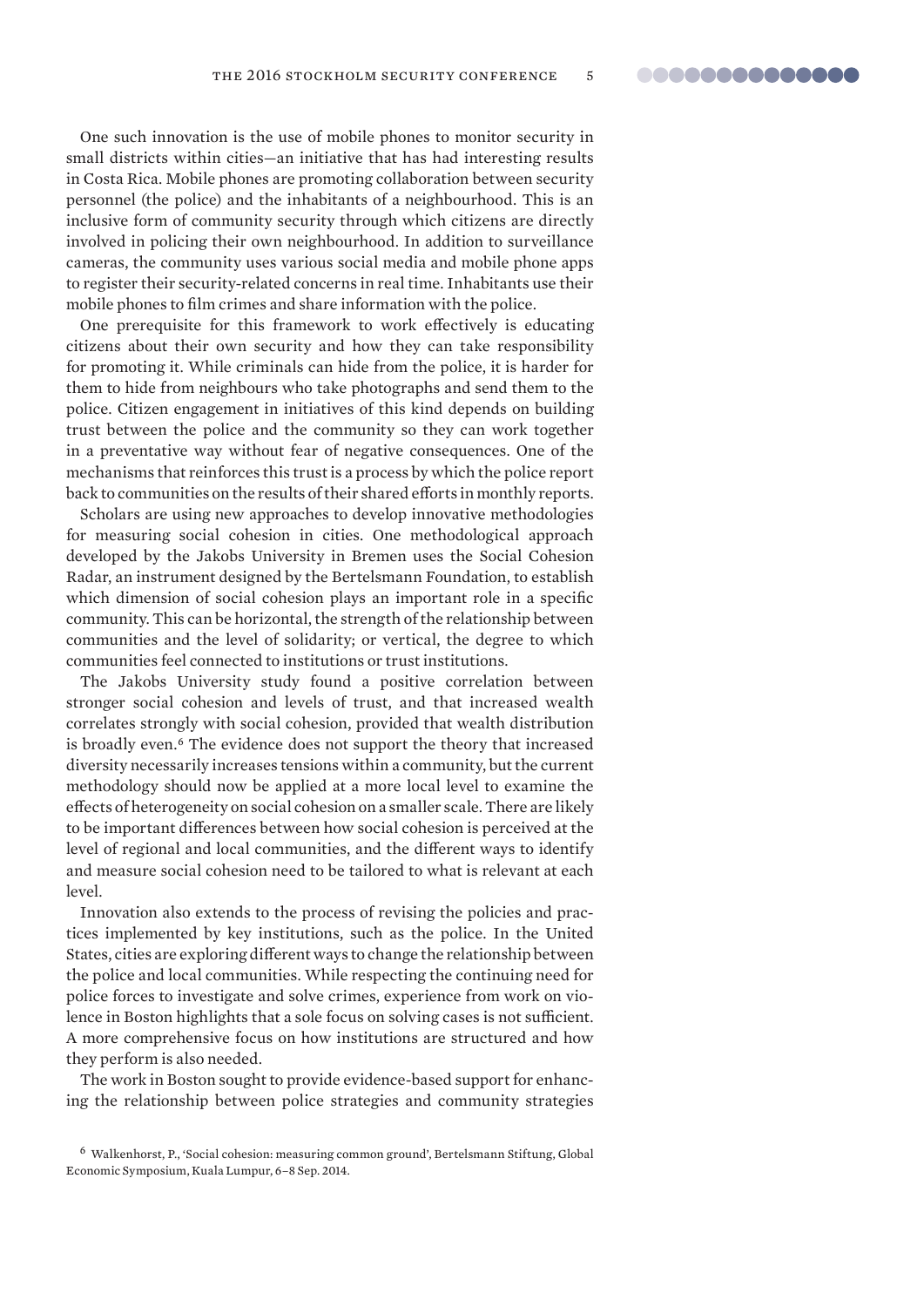<span id="page-5-0"></span>**Box 2.** The 10 essentials for making cities resilient to disaster

1. Organize for resilience.

- 2. Identify, understand and use current and future risk scenarios.
- 3. Strengthen the financial capacity for resilience.
- 4. Pursue resilient urban development and design.
- 5. Safeguard natural buffers to enhance the protective functions offered by natural ecosystems.
- 6. Strengthen institutional capacity for resilience.
- 7. Understand and strengthen societal capacity for resilience.
- 8. Increase infrastructure resilience.
- 9. Ensure effective preparedness and response.
- 10. Expedite recovery and build back better.

*Source*: United Nations Office for Disaster Risk Reduction (UNISDR), *How To Make Cities More Resilient: A Handbook For Local Government Leaders* (UNISDR: Geneva, Mar. 2012)

to ensure that policing responds to community demand, and developing policies on, and mechanisms for, deterrence. To succeed, such mechanisms require multiple elements. Providing offenders with a fair process, and not focusing exclusively on increasing the severity of penalties, is an important element. Another is to minimize the risks to, and prevent reprisals against, individuals and community actors who step forward to provide information on crimes and criminal behaviour.

To summarize, the SDGs provide a framework for action but these agreed, universal objectives need to be made effective at the local level by adapting them to their contexts. At the same time, there is a lot of scope for collecting and cataloguing initiatives that have been developed in one location and have the potential to be applied successfully elsewhere.

Such ideas will only take root if they are sensitive to cultural diversity. A lot of local creativity is being channelled into projects to adapt technology to local needs. Important areas of future activity will include piloting key aspects of innovation in different contexts, mapping and translating theory into practice using smaller district trials, and then reproducing these experiences on a larger scale.

## III. Building resilience in cities

The salience of urban resilience as a political issue has increased progressively in response to incidents and events, but also in response to the growing concern over the impact of future development on the climate and on the environment. As the discussion on resilience has progressed, it has become clear that there is not yet a clear consensus around how to define it, or what it means for different actors.

The Making Cities Resilient Campaign, launched in 2010 and facilitated by the UN Office for Disaster Risk Reduction (UNISDR), has promoted a structured approach to increasing resilience to disasters. The campaign has devised 10 essential elements to urban disaster resilience (see box 2).

The results of the Making Cities Resilient Campaign were subsequently embedded in the UN Sendai Framework for Disaster Risk Reduction,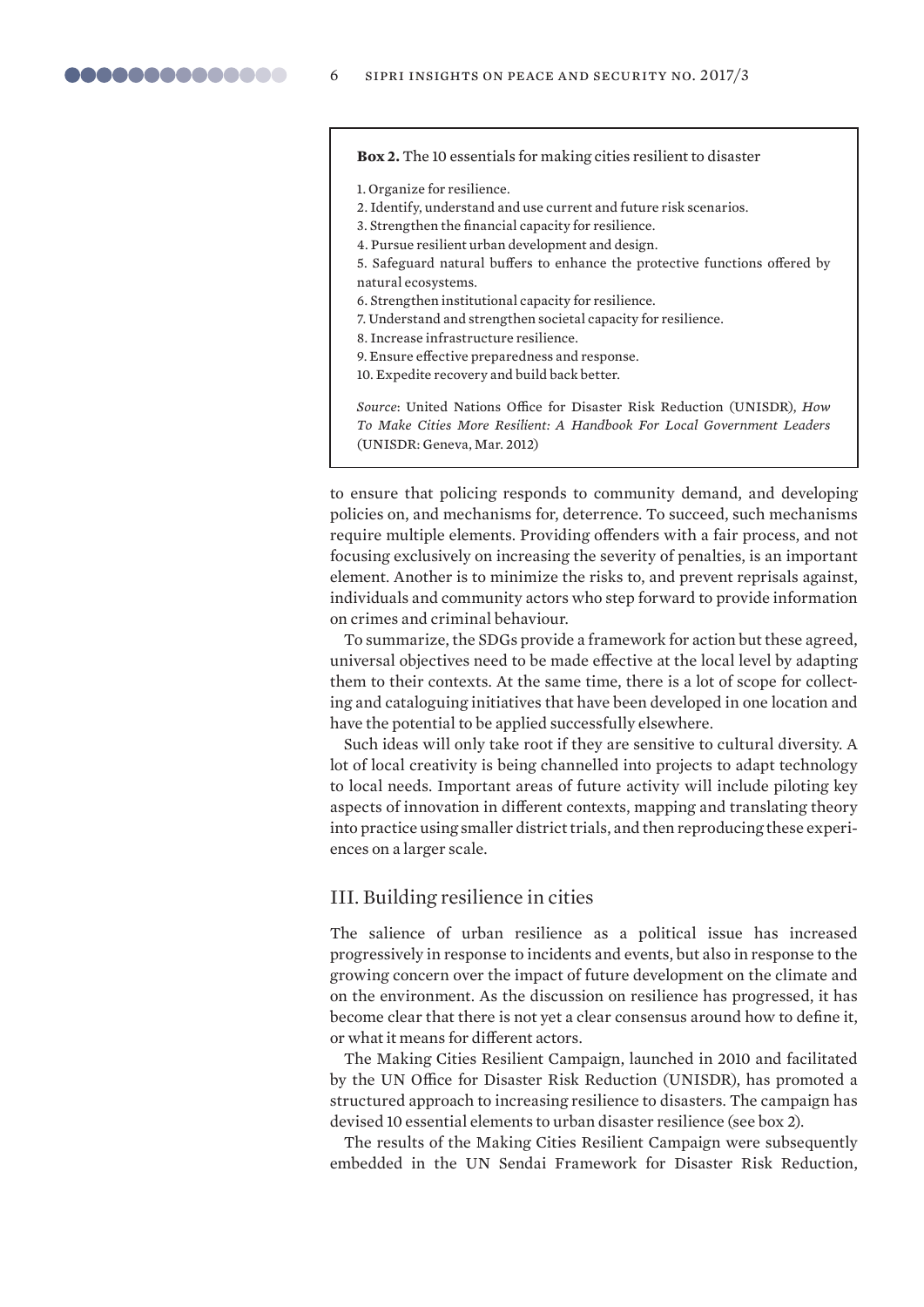2015–2030. While the Sendai Framework is an intergovernmental process that establishes resilience at the national level, the incorporation of the campaign underlines the importance of responding to the trend towards urbanization.

A networked dialogue in Europe and North America has helped to promote a good understanding of the roles and responsibilities of different authorities. The role of actors other than emergency responders in connection with resilience, however, has been less fully explored.

There is an increasingly fruitful discourse around resilience. The emphasis on preparedness has been complemented with closer attention to response in conditions where the needs of people affected by a disaster outstrip the help available. One feature has been to balance the emphasis on technical aspects with greater attention to the human dimension, recognizing that in recent disasters neighbours have been among the first to respond.

It is increasingly acknowledged that the social functions of society are a key part of disaster response, and their capacities should be reinforced. For example, neighbourhood initiatives can inventory the skills of residents and where they can be found in an emergency. The voluntary offers of temporary shelter made through social media have been taken up by companies that have incorporated a disaster response element into their online booking interfaces.

In some ways, the process of building resilience has become more difficult as cities and societies have become more complex and diverse, but also perhaps more integrated through shared infrastructure. Going back three decades, a sense of security in a community relied more on the collective relationship and being able to work better together. Today, in Europe and North America, there might be a tendency to think that the primary responsibility to respond to stresses and shocks lies with the public authorities and administrative systems. Rather than assuming that they exist, the plethora of stakeholders gives rise to a need to pay specific attention to promoting and building the human elements of resilience—a collaborative approach, person-to-person contact and communication, and individuals building trust and working out together what models are appropriate in a given context and how to make them work.

Measuring the different aspects of resilience is separate from identifying the pathways to more resilient communities. Developing better methods for measuring risk, assessing different and diverse risks against each other, and quantifying the cost of risk mitigation are all important. Some private sector actors, such as insurance companies, understand and quantify risk as a core task of their business model.

Cities and states should budget for disaster risk reduction and mitigation as part of their normal procedures, rather than through a separate process. It is important to understand how to take relevant factors into account when constructing budgets for city and local government. The factors can be highly diverse. Identifying all of them and understanding who sets the baseline for measurable indicators on providing the necessary services, building capacities and monitoring effective implementation are all critical functions.

If they are to make informed choices, it will also be important for communities to have a structured method for understanding their degree of risk.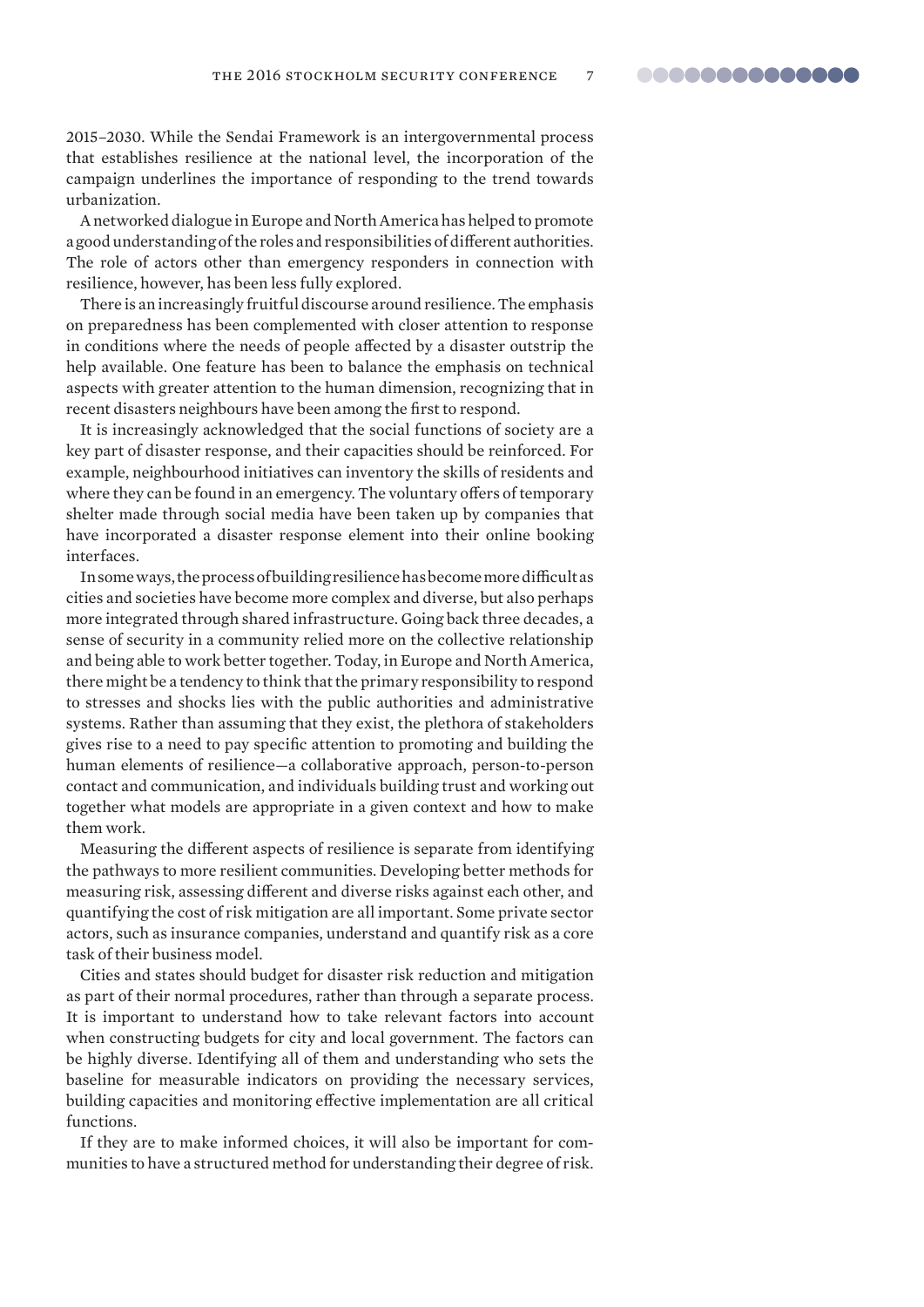While not everything can be measured, some aspects can be tracked and analysed. If the focus is placed on needs as opposed to risk—identifying what cities and communities are most likely to require—this raises additional questions about how to track progress.

The approach to planning and preparedness used in cities such as Chicago is worth examining more closely. A central element of the response to major events is the Office of Emergency Management and Communications (OEMC), which was created to bring a range of key services under one roof.

The OEMC has responsibility for providing: traffic management services; public safety information technology, including a data terminal for the police comprising up to 25 000 mobile devices and 29 000 closed-circuit television (CCTV) cameras; homeland security-related planning; and the emergency services. This arrangement provides a broad view of how services are requested and provided, which facilitates planning and improved preparedness. The systematic combination of these actors facilitates not only the adoption of a strategic approach, but also day-to-day contact, joined up procedures and a common culture among services that must work effectively together in concrete scenarios. In addition, it also brings with it a high level of economies of scale.

The focus on resilience has helped Chicago plan and deliver better services by bringing a range of new partners into a dialogue with the city authorities. The OEMC has also benefited from being a participant in the Rockefeller Foundation initiative on resilient cities, which gives it privileged access to technology research.

In Baltimore, the starting point for thinking about resilience was a process to identify all the issues of major concern, ranging in diversity from drug abuse to shark attacks or the consequences of discrimination compounded by past poor policies. This approach links resilience to a particular context by determining in more detail what is important in any particular situation, who is concerned by which issue and how different issues affect different communities and individuals.

At the community level, vulnerability is a function of who wants or needs which kinds of capabilities. Levels of vulnerability will also vary in different parts of the community. In some parts, citizens have significant resources of their own that they can apply when faced with problems. Other parts may be extremely vulnerable to a shock of some kind and highly dependent on the response of the authorities. At the individual level, people will be extremely vulnerable if they live 'on the edge', for example, without insurance or significant personal savings and assets.

In a world of many human-induced hazards, balancing the resources devoted to risk mitigation in a fair way is seen as a lens for all planning, and for the implementation of resilience measures. To be seen to be acting in a fair and impartial way, public authorities must learn to be good listeners, and to be effective at connecting communities with what they need quickly and effectively in particular conditions.

The approach in Sweden illustrates how the understanding of resilience is now seen as a wider concept than the ability to 'bounce back'. Introducing adaptations and changes that influence future outcomes has become a central element of thinking about resilience. Resilience is not just about restoring things to the pre-shock status quo, but a key element in planning for the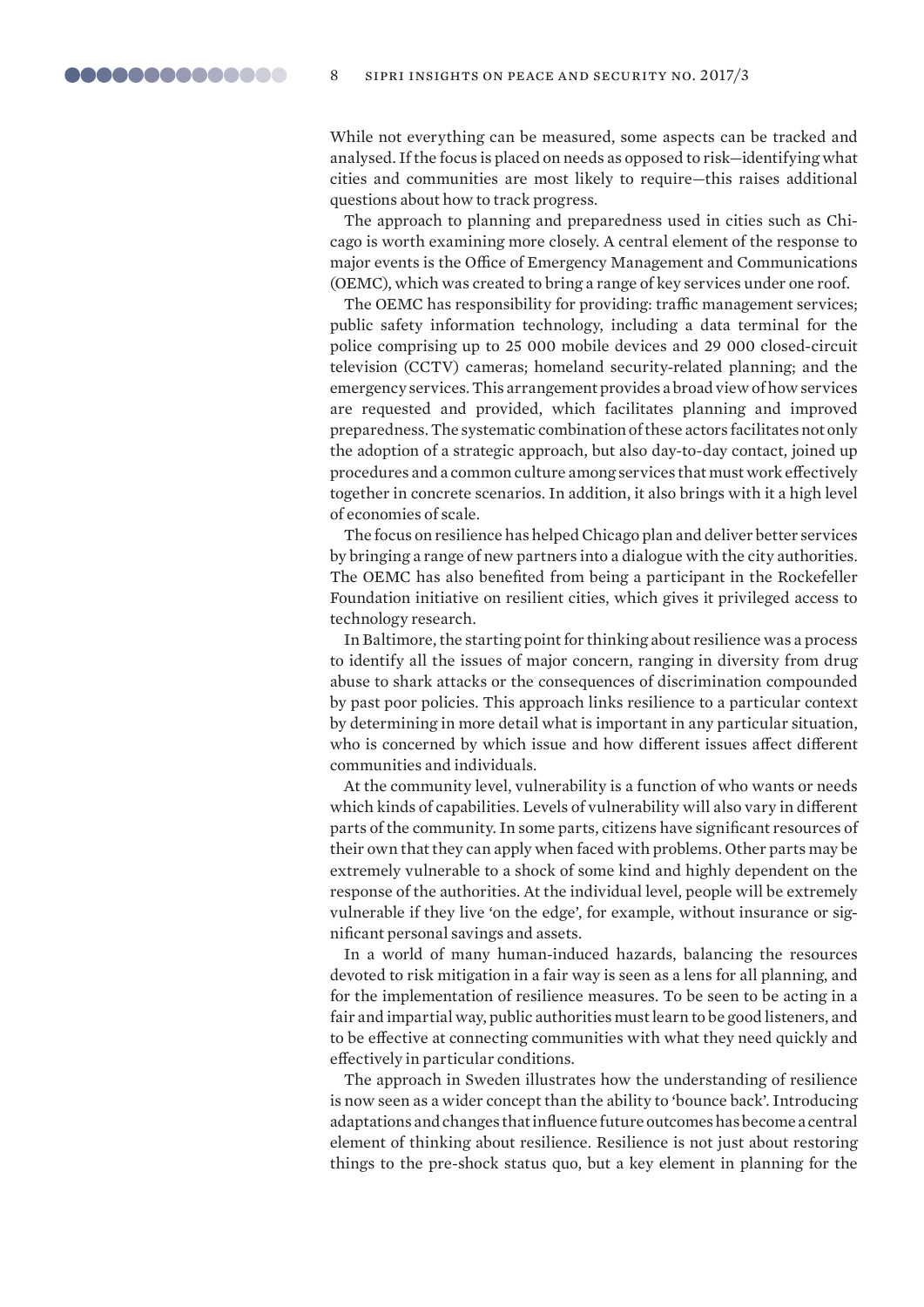<span id="page-8-0"></span>future to be better. Seen from this perspective, resilience is understood as the ability of a community to adapt, accommodate and change.

To implement this approach, Swedish services look at resilience as a process rather than an emergency response. In such an approach, continuous proactive work must be undertaken based on risk assessment. During a shock, resilience is understood as the ability to identify pathways that use available capabilities to turn what could be a catastrophe into an opportunity for positive change. After the shock has been contained and addressed, there is a need to identify what could have been done differently to enhance the positive outcome. The ideas and recommendations derived from that assessment then need to be applied in a proactive way when planning and deploying services.

Seen in this light, building resilience is a continuous effort, which means it cannot be separated out and viewed as a discrete project. Instead, the necessary capacities and capabilities must be built into the relevant services and mechanisms at the local, national and international levels to ensure continuity into an indefinite future.

Existing budget processes and methods of risk assessment should therefore incorporate measures to strengthen resilience. Rather than trying to establish a separate 'resilience account', problems are being framed in ways that require budgets and policies to be integrated in a new way.

After levels of taxation have been set and the scale of available resources is known, the opportunities to bring about change depend on planning. Deriving multiple benefits from different policies without having to budget for each separately will require problems to be framed in a way that embeds resilience into the day-to-day activities of a wide range of agencies and departments.

Agencies will only pool resources if they understand how they will receive a return on their investment. Therefore, defining risk—and agreeing on what is at risk—requires an alignment of interests that can help different actors better understand the practical benefits of cooperation.

Thinking of capacity also means planning for times when the available resources do not correspond with the need. Community engagement and finding more effective ways to bring in the private sector, civil society and the voluntary or third sector will be needed in order to increase capacity.

Solidarity around social equity is an important factor in enabling priority action to safeguard particularly vulnerable communities, some of which have been disadvantaged for an extended period. The vulnerable are the ones who are likely to be hit the hardest, but they also have strengths and capacities. They need to be listened to in order to understand what they need, but also what they can provide within society.

Building effective communication strategies with vulnerable communities—which may also be among the most marginalized—presents significant challenges. The message matters but the messenger and the way the message is delivered matter more. The messenger must be trusted in a marginalized community, and the message must promote social equity. There is an important political dimension in that issues identified as a priority by elected officials are more likely to receive sustained engagement from public authorities.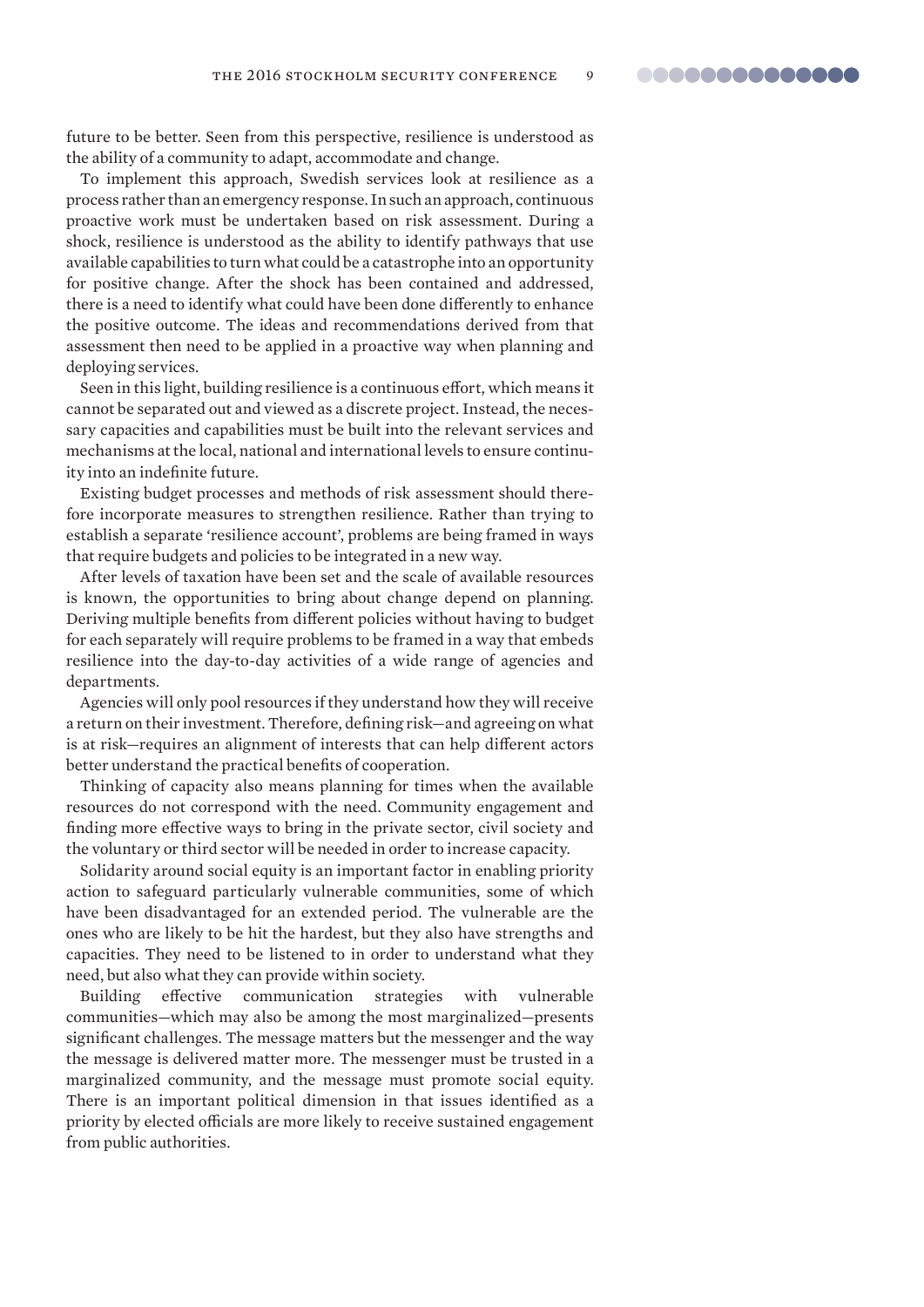## IV. Resources, gender and violence

A shared finding from research in different locations is that there is often a heightened level of violence in marginalized communities. An important factor in marginalization is the definition of citizenship—and who is eligible to become a citizen. There are many cases where people who are born in a country still face the most basic forms of discrimination in finding employment, in the workplace or in gaining access to housing, utilities and services.

Marginalized communities are often excluded from decision making, and only learn about decisions that have a direct impact on them at the point when the policies are being implemented. Where communities have no opportunities to participate in consultative or democratic processes, the likelihood of violence increases.

There are a multitude of linkages between marginalization in resource allocation and service delivery, on the one hand, and urban violence, on the other. Many policies are also poor in terms of gender sensitivity. There is a tendency to elaborate distinctive policies that separate men and women—but this does nothing to protect women from the diverse sources and forms of violence directed against them. Instead of elaborating separate policies, addressing the relation between men and women should be a priority.

In understanding the gender dimension of urban violence, a starting point should be to clarify the kind of violence and the constraints on the choices of individuals. Women are not a homogenous social group, and clarity about the target group is essential to understanding the gender dimension of urban violence. Research can help to promote understanding if it pinpoints which women are vulnerable to which forms of violence without losing its emphasis on inclusiveness and effectiveness.

How gender roles intersect with gender violence can be a complex issue. For example, public violence and private or domestic violence against women lie on a continuum in the sense that, for example, when access to some basic resources, such as water, is restricted, this can create conditions of frustration that increase the likelihood of domestic violence.

Research was conducted in Beirut to identify the kinds and sources of violence in the community. It focused on unequal access to water and sanitation services, violence against women, and the role of young men in alleged terrorism. The results of a dialogue with a reference group, 50 per cent of which were men and 50 per cent women, underlined that insecure livelihoods were the principal threat factor for both genders. The research itself was a positive experience in the context of Beirut because it promoted an open debate about issues of great concern to the community. When women were given an opportunity to participate on the same basis as men, they quickly became fully engaged with the programme and much more active in the discussion. Inclusion on an equal basis produced better results and had a positive impact on project delivery.

An assessment of projects in Zimbabwe suggests that although women have access to the political sphere, this does not necessarily translate into adequate responses to the problems that women face regarding fair and adequate access to resources. The main challenge there is promoting a better understanding of the situation for women, and why it requires changes in policy.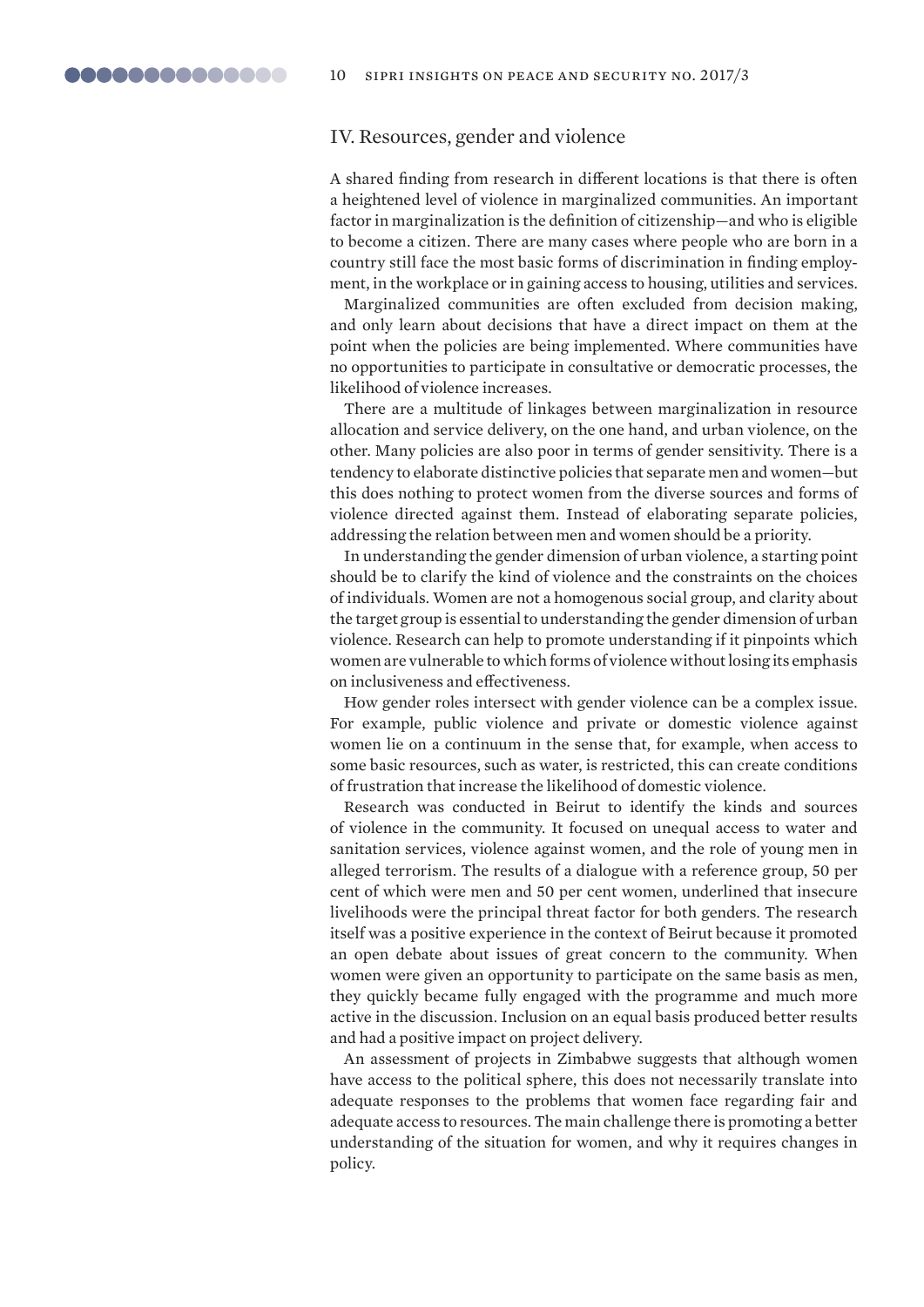<span id="page-10-0"></span>In Zimbabwe, women could not access townships freely during colonial rule. Nearly 40 years after independence, they remain marginalized. They still lack access to resources in spite of being more present in the townships. Gaining access to resources and utilities is now a priority issue for civil society organizations working in the space provided by social media.

Technology is an enabler and the positive impact of technology transfer from north to south, including its effect on job creation and the empowerment of communities, needs to be understood in greater detail. However, in relation to gender equality, empirical evidence from projects being implemented by the Swedish Programme for Information and Communication Technologies in Developing Regions (SPIDER), implemented by Stockholm University, suggests that technology can also exacerbate existing practices and amplify inequalities. In terms of mobile phones and use of social media, for example, men often use such platforms as instruments of social control or to victimize women. This gender dimension needs to be understood in greater depth, including the importance of different cultural backgrounds and contexts in the process. At the same time, initiatives that promote fair and equal access to technology—including education on the opportunities that modern technology can offer and how to make use of them— need to include a gender dimension.

The evidence from research projects suggests that promoting participation and encouraging participants to take ownership of the information collected by researchers leads to better and more usable results. Research design should strive for widespread inclusion, and explore approaches that increase the involvement of women. Participatory research can enlarge the space for women to express themselves, especially in contexts where their access is restricted by other processes. This can help to build capacity.

Given the multiple stakeholders in any crisis in a city, an effective communication strategy will be an important element of resilience for responsible authorities. The questions of how to understand and communicate risk, and how to frame crises are areas where there are still significant knowledge gaps in different societies. The way in which messages are communicated can have a decisive impact on whether and how people can be brought into a common framework in the preparatory phase, or during and after an emergency.

There is an increasing focus on how to use digital technology, including social media, as part of an effective communications strategy. However, while the technology is increasingly available, it is still the case that half the population in developed societies either does not have access to social media or chooses not to use it. Furthermore, any role for messaging through a medium such as Facebook must take account of the way information is created and shared within peer groups. Information shared in this way tends to be reinforced as true. This means that there is not only growing pressure for early communication in a crisis, but also a growing imperative to only pass on information that is accurate.

## V. Safe and secure public spaces

Cities use events to profile themselves as part of their branding and to compete successfully with each other. Events generate revenue and a city that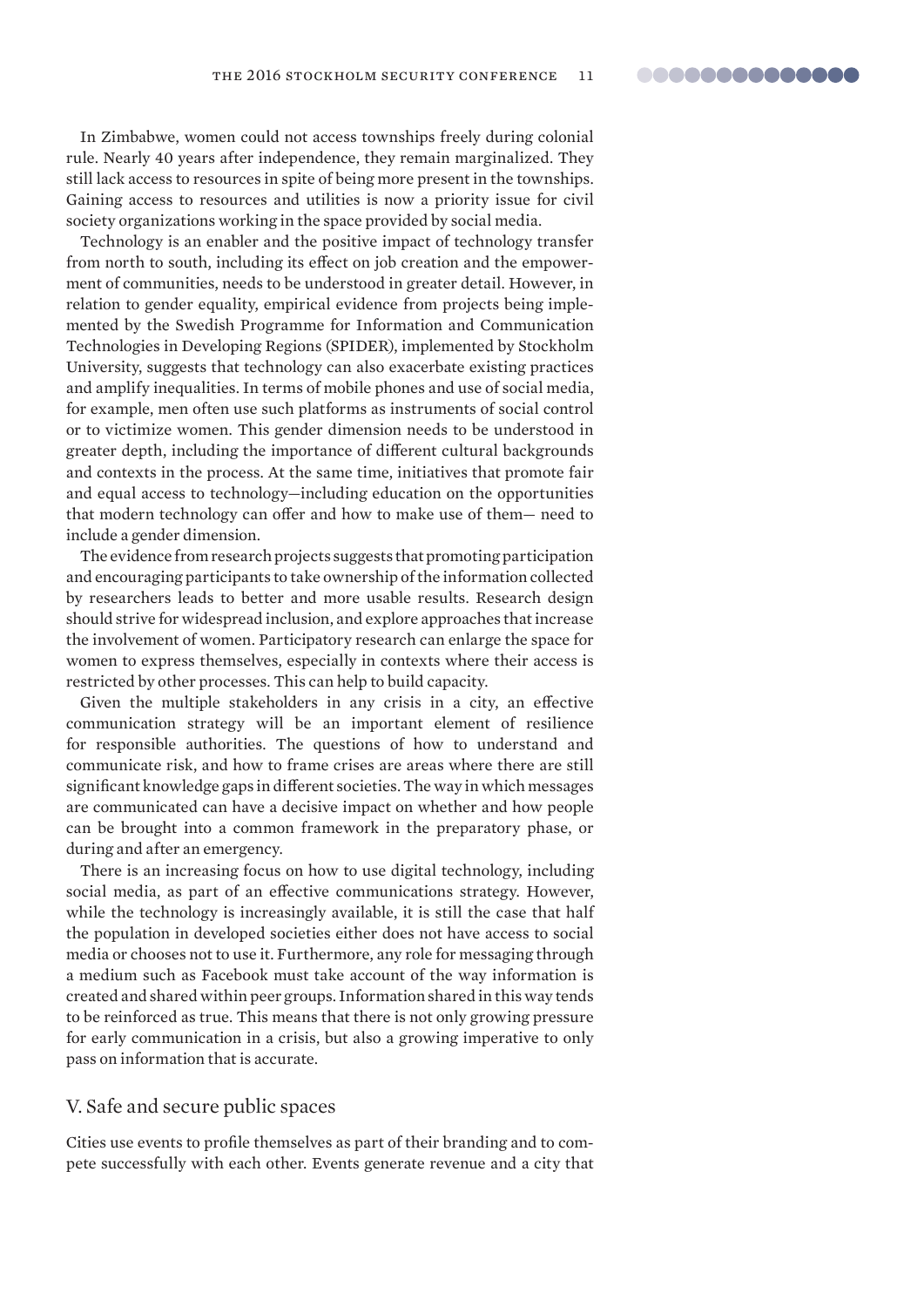demonstrates that it can host a range of activities successfully is more likely to be seen as dynamic and creative. More and more public events take place in cities—especially in the summer—as part of this wider effort by cities to profile and promote themselves as important meeting places and hubs for international as well as national engagement.

These events are in diverse fields such as the arts, sports, music and exhibitions of various kinds. There might also be major political events such as conferences or summits, global professional gatherings in fields such as science or medicine, or commercial events.

To have its desired impact, a mass gathering or public event will require adequate security preparedness. However, a security response that is proportionate to the risk will depend to a certain extent on the culture of a city. The risks associated with mass gatherings are not assessed in the same way even across an integrated region such as Europe.

The risk spectrum covers low-probability, high-impact events such as a terrorist attack to high-probability, low-impact events such as petty crime targeting the participants at an event. Digital technology now also plays a role in thinking about risk and risk mitigation. Potential cyber threats to mass events are taken seriously. At the same time, digital simulations and digital forms of communication are being used to engage the public in thinking about the different aspects of safety and security.

The sensitivity to risk has increased around major events because there have been an unacceptable number of incidents. For example, attacks on police officers were anticipated during the recent Olympic games in Rio, and a plan to reduce risk was put in place, but four Brazilian police officers were murdered during the event. In another example, a French police officer and his partner were murdered during the European football championships in a politically motivated attack intended to achieve maximum publicity. These kinds of incidents have changed the risk thresholds for major events, and increased the scale of investment by public and private security actors.

A successful security strategy means raising awareness without scaring people. The security response must be designed in a way that does not deter public participation in an event, which would defeat the purpose of organizing it. The language of health and safety might therefore be more appropriate than the language of, for example, counterterrorism.

Risk is now thought about as a process that is not static, but continually evolving. A risk mitigation strategy or plan is not something that can be established once and for all time, but something to be embedded in procedures that adapt to changing conditions. Promoting security at mass gatherings is not limited to the event itself, or its location, but must take account of travel to a site, the site itself and travel from the site.

Thinking about risk and how to manage it is closely linked to the nature of the event. Different kinds of mass gatherings raise different questions and pose different kinds of problems. Mass gatherings might take place in a predictable location at regular intervals. Providing security at an airport or large shopping mall, or at a regularly scheduled sporting event would fall into this category, since it is known that large numbers of people will congregate in the same place at a known time. In such cases there can be investment in permanent, fixed equipment and infrastructure, and routines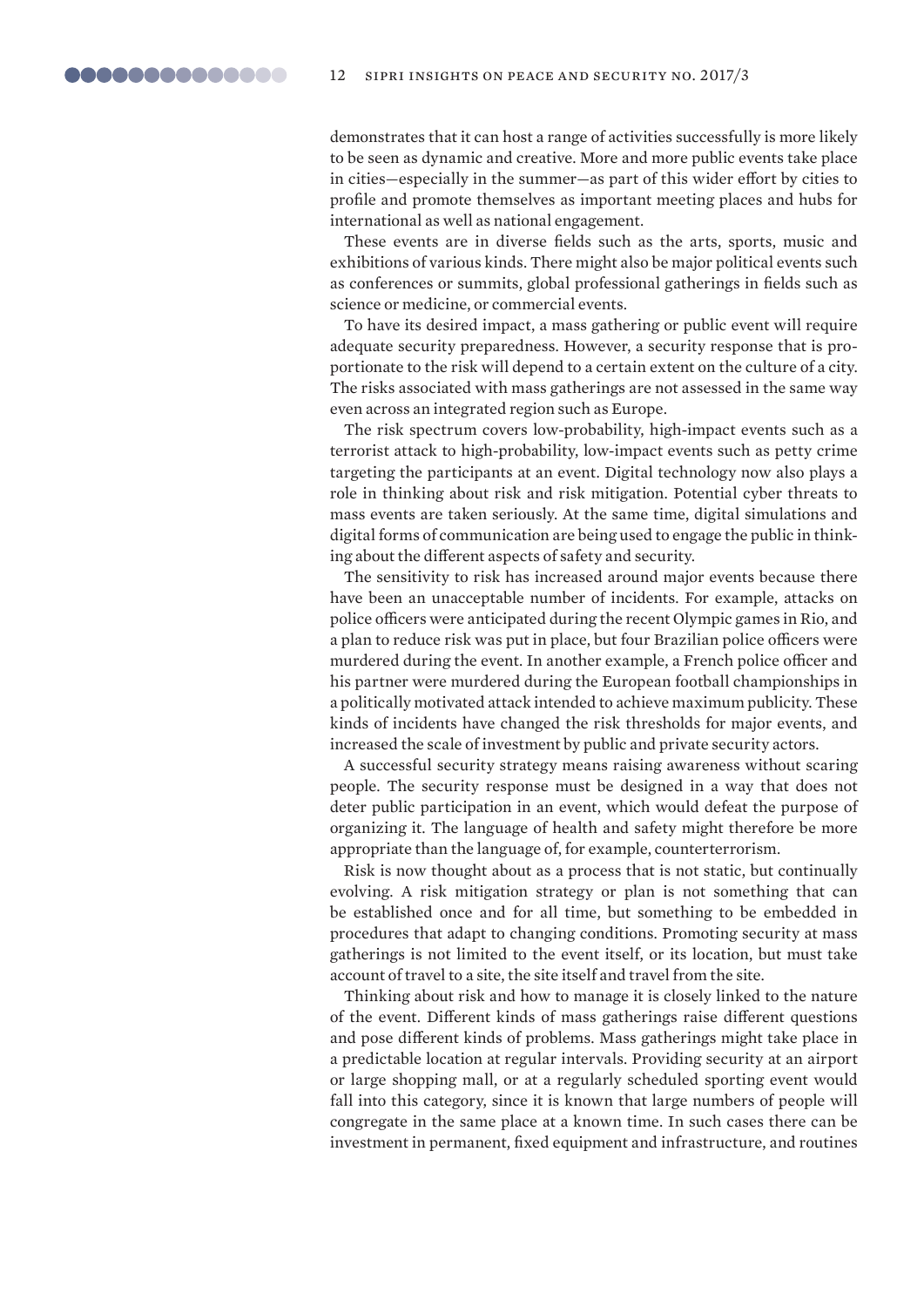can be embedded in the work practices of public and private sector security providers.

A second type of mass gathering might be held at a predictable location, but at irregular intervals. Many major sporting events, such as an Olympic Games or a Fédération Internationale de Football Association (FIFA) World Cup, fall into this category. A temporary security operation implemented at this kind of mass gathering will need to be appropriate to the specific context. The investment in equipment and infrastructure is likely to be temporary, and the engagement of security providers scaled to the nature and size of the event, which might mean going beyond their normal working procedures.

A third kind of mass gathering might take place in open, public spaces that do not provide the same context for a security operation. For example, if many people gather to celebrate a public holiday, at a music festival or at a political demonstration, they may well be in a city square or in a park where there are few, if any, dedicated security measures in place on a routine basis.

Risk assessments need to be based on a dialogue with the site owners and event organizers in order to understand both the site and the event, and consider the ways in which the site could be vulnerable given the specific features of the event. In cooperation with security advisers, a security improvement plan should reduce vulnerabilities to the extent possible, in proportion to the threat that exists.

From a generic point of view, a security response needs three elements. First, the objective has to be agreed, that is, what the security operation is expected to achieve and—since risk can never be eliminated—the acceptable level of risk.

Second, the operational procedures needed to match risks and responses must be agreed. To manage and mitigate risk during mass gatherings, a multi-agency response team will need to find a common language across the public, private and third sectors, as well as the academic community. The different actors will all have a part to play, but they will all look at the problems through a different lens. This requires trust within the group that the other partners know what is needed and will deliver what is expected of them. Trust is also an enabler of information sharing.

Third, the need for physical hardware, such as cameras, sensors and crowd barriers, and who is responsible for providing and paying for it must be agreed. The resource issue can often be the biggest impediment to effective security at mass gatherings. Where the event organizer is a small or medium-sized company, there is often a reluctance to invest significant resources even where a security plan has been agreed, so compliance must be monitored.

Below this generic level, the value of general models and approaches as opposed to tailored responses is the subject of debate. There has been a tendency to customize responses to specific events, but there is now more momentum behind efforts to monitor, evaluate and learn from events in order to generate approaches that can be applied more generally. At the same time, there are many context-specific factors that can limit the usefulness of generic approaches. One example is the use of CCTV cameras, which are ubiquitous in some cities but very difficult to install in others because of different attitudes to privacy and data protection.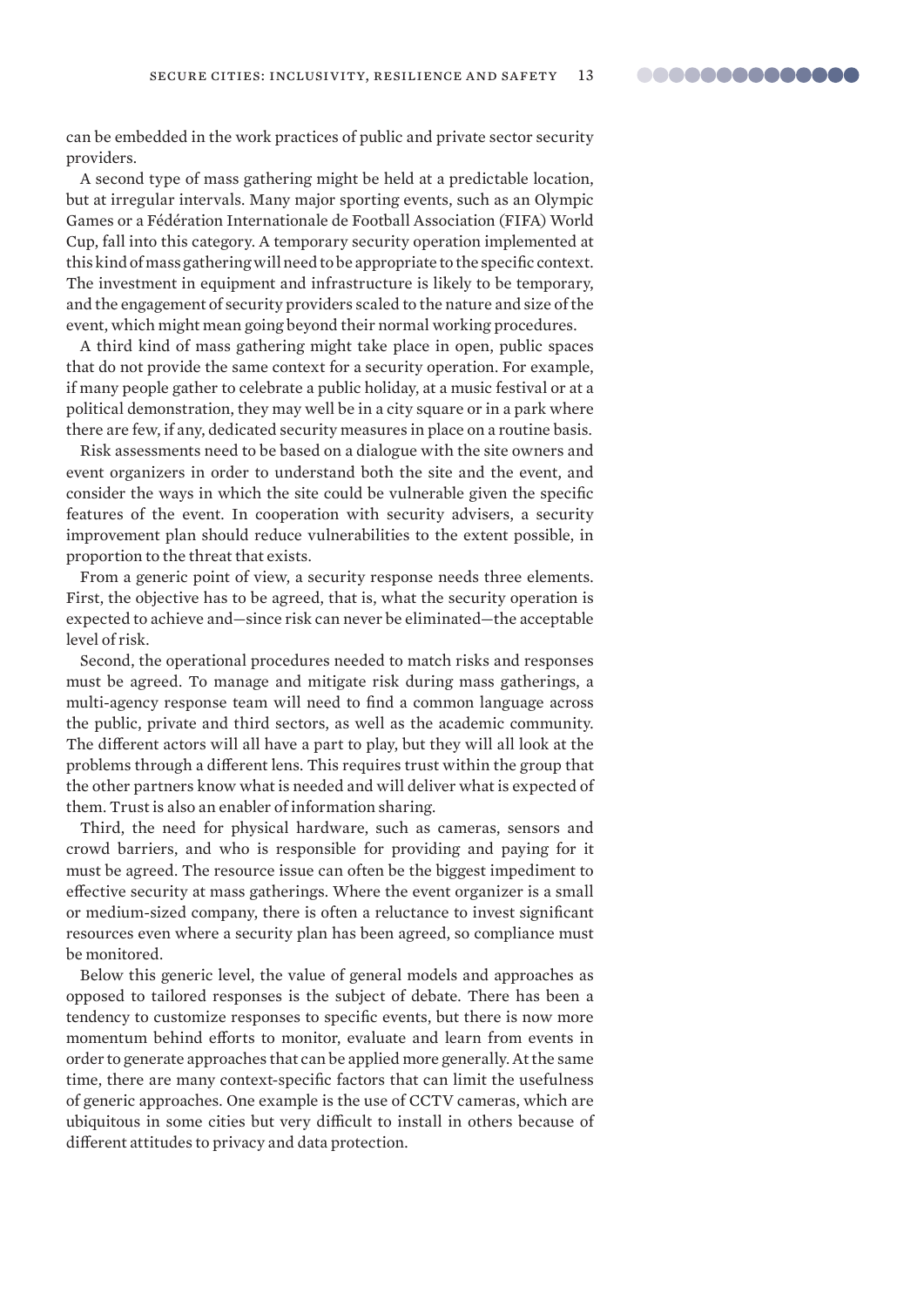Centres of excellence could be one way to promote best practices and common understanding of security at mass events. There is always an intention to understand and spread good practice, but experience suggests this is difficult to sustain beyond the short-term focus on a particular event. Sharing knowledge internationally from one event to another is a big challenge, even though the same problems tend to recur in different places around the world.

There have been some noteworthy attempts to introduce harmonized approaches. At the national level, there have been efforts in the United Kingdom to standardize to the extent possible the approach taken by police counterterrorism advisers across the country to mass gatherings. In Italy, a formal structure links different police forces in a committee at the national level to exchange information and coordinate action related to mass gatherings. Italy is carefully examining recent events, such as the use of the army to augment the protection of critical sites. The army has no law enforcement authority, but can be deployed at the perimeter of crowded areas and in other potentially high-risk areas during a mass gathering, so that police resources can be available in increased numbers closer to the heart of the event.

Project Stadia is a Qatar-funded initiative established by Interpol in 2012. It has two objectives: (*a*) to put in place the security arrangements for the 2022 FIFA World Cup, which will be held in Qatar; and (*b*) to create a Centre of Excellence that will help the member countries of Interpol plan and execute security preparations for major sporting events.

Linking the law enforcement communities internationally is already a major challenge, but building a framework that involves all the relevant stakeholders is a huge task. To keep good practices alive, they must be embedded in institutions rather than discrete projects. Project Stadia is an opportunity to develop and share best practice on how to link the many stakeholders, both local and international, that need to work together to deliver safe mass events.

When providing security at mass gatherings the balance of responsibility has tilted from full reliance on public security actors to a more mixed effort, where both public and private sector security firms have key roles. All event staff, as well as police and law enforcement officers, need to have the relevant skills to identify a threat and understand the procedures to follow in response to it. During the coordinated terrorist attacks in Paris in November 2015, for example, a bomber was denied access to an international football match at the Stade de France by a private sector security officer who was well trained, motivated to do his job, and performed his duties effectively in a pressure situation.

### **The role of the built environment**

The need to engage major players such as investors, developers, construction companies, tenants and residents in thinking about protection in a proactive, rather than a reactive, way is increasingly understood. Thinking about when, where and how security measures will be needed in a built environment during planning and construction is much cheaper than retrofitting measures to a built site. However, while safety plans for events such as a fire are always an important design element in the built environment, a structured approach to security is less common.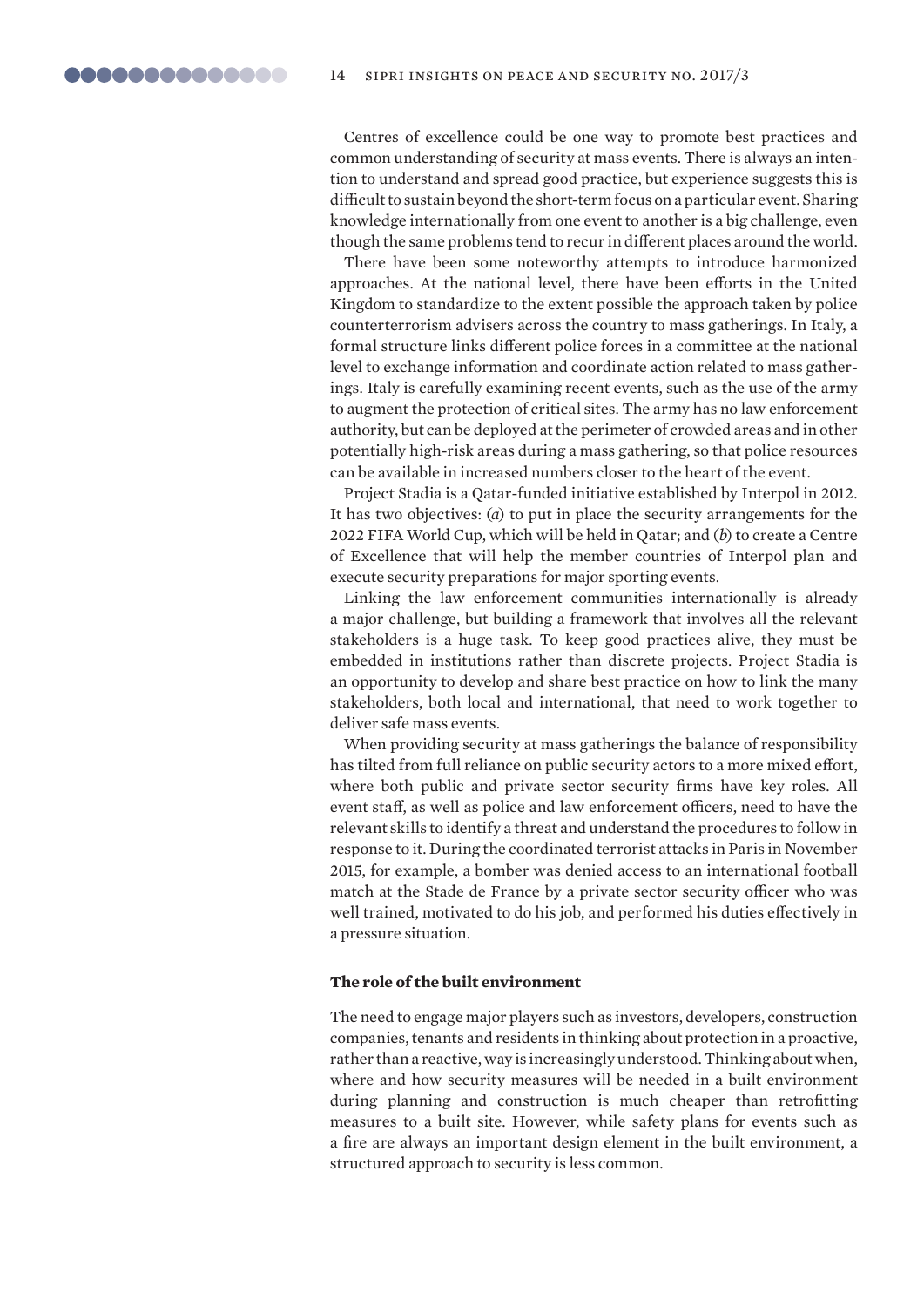Embedding a security approach into the built environment will mean that conflicts between the interests of different stakeholders must be resolved. For example, when designing built areas in ways that can mitigate the impact of climate change, there is an emphasis on encouraging the use of different kinds of glass in construction. In the discourse on security, however, the message is to discourage the use of glass, or to use types of laminate that defeat the aims of climate change mitigation.

The issue of resources is often a critical factor in thinking about the security features of the built environment. To keep down costs there is often a reluctance to pay for providing security. It is tempting to define security as the responsibility of the police and forces of law enforcement, and assume that those actors will carry the cost.

A major current project in Sydney to renovate and develop a waterfront site is worth highlighting because security factors are being embedded in the project. One element is a major strategic communications exercise with the owners, tenants and residents in the area to develop a common understanding of risk, and the implications of different kinds of risks. This will lay the foundations for the investment that will be needed to produce and implement a security strategy that all agree is proportionate.

This approach reinforces the view that communication is most effective if it is brought back to the features of a site or event, rather than focused on generic threats such as terrorism. A focus on reducing vulnerabilities that could be exploited is more understandable to a wider spectrum of actors, and this increases their willingness to engage in the dialogue. The focus of attention is then placed on protective security rather than prevention, because participants and the community have to be protected against a range of potential risks.

## VI. Reducing urban violence

Exploring and trying to understand the different kinds of violence that cities are exposed to is worth a significant investment of time and effort.

#### **Urban warfare**

The fragmentation of violence has changed the nature of armed conflict. First, it is not uncommon for multiple armed actors to be fighting in the same location. The dynamic of conflict may not be fighting between two warring parties or, where there are multiple parties, between tightly aligned groups of allies within a unified common command structure. Instead, multiple conflicts may take place contemporaneously in the same location, with alliances of convenience that shift according to changing conditions.

Second, the identity of the warring parties may be diverse. It is relatively rare for modern conflict to be restricted to clashes between the organized armed forces of states at the external perimeter of states. Conflict often involves fighting between a variety of different kinds of state and non-state armed actors, and non-state actors may include groups with political or criminal motivations.

The combination of advanced surveillance technology and highly accurate weapons has made armed forces that operate in open terrain extremely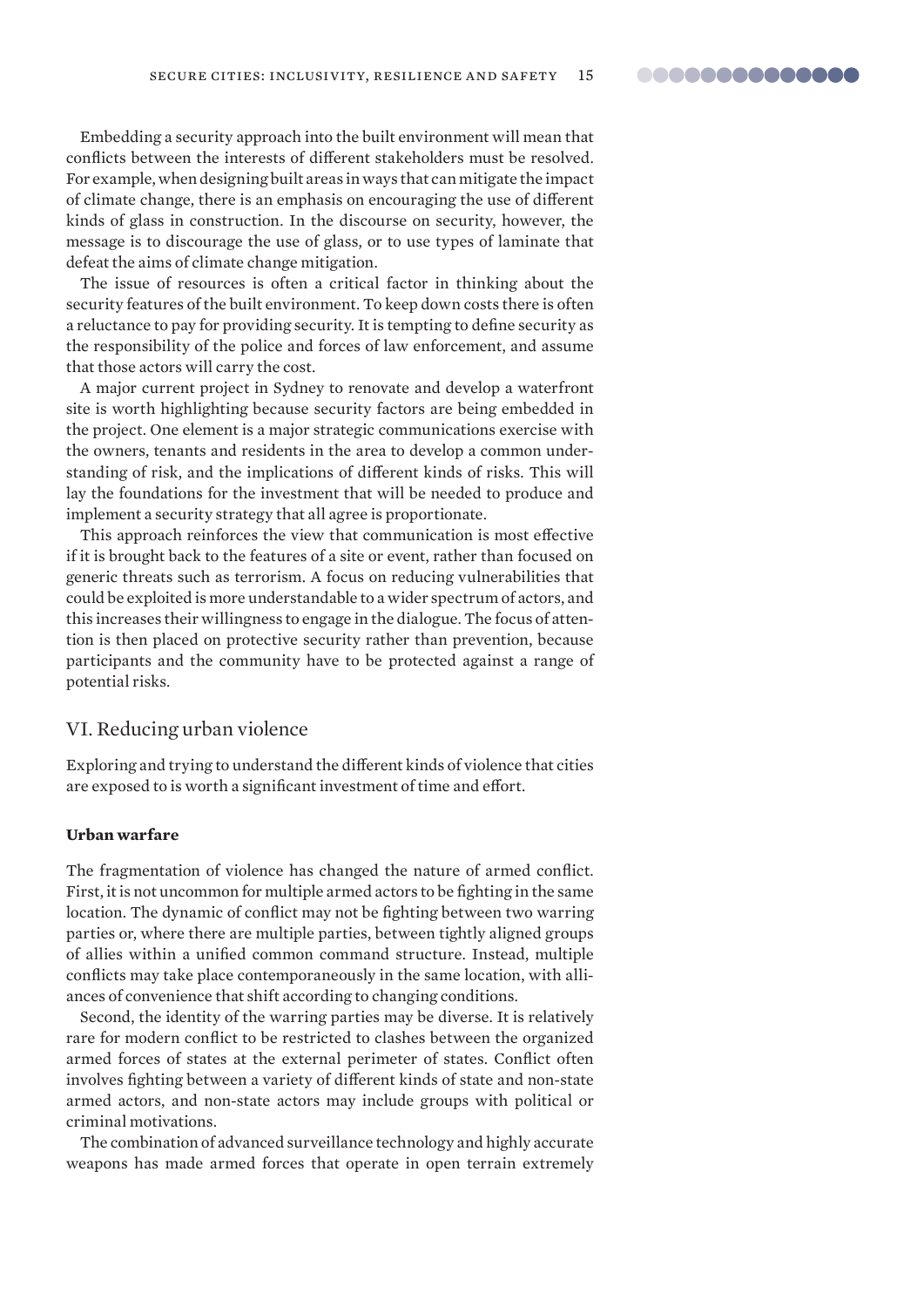vulnerable. To reduce this vulnerability, it has become common for forces that consider themselves technologically inferior to station themselves close to, or among, civilian populations.

Cities are a natural place of concealment for forces that cannot defend themselves against attacks from modern weapons. However, urban warfare creates new and different challenges for armed forces. In carrying out its most basic combat tasks in a city—to locate the enemy force, bring it to combat and destroy it—an armed force will put civilian populations at risk. These risks include injury and death from armed attack, but also the risk that the destruction of infrastructure and loss of essential services will have fatal consequences.

The siege and urban warfare in Aleppo, Syria, is a tragic case in point. It illustrates the impact on civilian populations that are both under direct attack and deprived of basic resources and services such as electricity, water, food and medical care. The legal and practical challenges facing international organizations and non-governmental actors that are trying to deliver humanitarian relief have become a more central focus of attention.

#### **Counterterrorism**

Cities have become key targets for groups that use violence for political means in terrorist attacks. Cities in open societies are extremely vulnerable to terrorist acts because open spaces and mass gatherings are difficult to protect. The evolving nature of terrorism, including that carried out by individuals or small cells, needs to be better understood.

A focus on 'radicalization' as a root cause of politically motivated violence is problematic. Framing programmes as engagement to help vulnerable individuals escape exploitation may have a greater chance of success than language focused on counter-radicalization.

Experience in the field suggests that problems are less likely to be resolved by focusing on the ideology of individuals or groups, and that programmes to prevent and mitigate violent extremism are more likely to succeed where people are encouraged to pursue non-violence. This is not to suggest that attempts to justify violence on ideological or religious grounds should be ignored, since both ideology and religion are abused to legitimize violent extremism. However, the main priority is preventing violence—first and foremost, through efforts at the local level.

Efforts to mitigate violent extremism need inputs from a wide range of disciplines, and they need engagement from different kinds of agencies, institutions and actors. City and municipal authorities are well placed to facilitate communication and cooperation between local actors, including both civil society and non-governmental actors with direct connections to target groups or individuals.

Evidence-based findings on which methodologies and approaches are most effective at reducing violent extremism are scarce. Few studies provide detailed analysis of trends and patterns. Most build on anecdotal data from a limited number of interviews. The data that is available focuses either on people who have been convicted of offences or those who self-identify as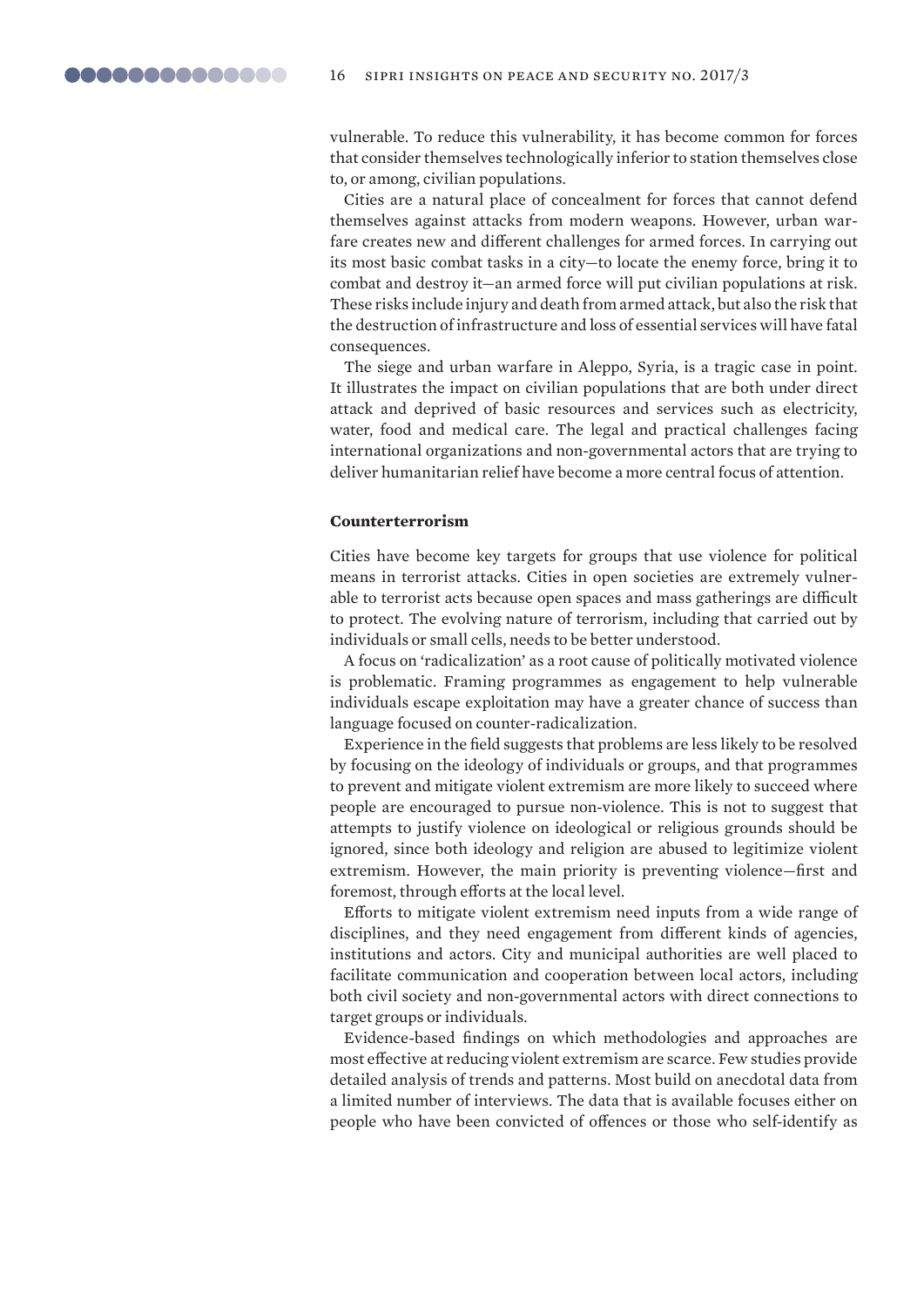militants willing to use violence.<sup>7</sup> It is more difficult to assess who could be vulnerable to recruitment into extremism. This hampers evidence-based assessments of the potential scale of the problem, whether it is increasing and whether the types of people that are being recruited in different places have any common characteristics.

The role of government in fostering violent extremism has been highlighted as a particular factor of concern, since a state has resources and instruments at its disposal to promote violent extremism that might overwhelm the capacity of local actors to counter it.

Effective responses to terrorist attacks can be improved significantly by implementing strategies that are well understood. A key factor in training for the police and the military is ensuring that response routines are well rehearsed and regularly exercised. The need for training and rehearsal applies to the people on the ground who are carrying out their areas of responsibility and those at the higher command levels. If those at the higher level are only coming together when a major incident occurs, the whole process will 'creak' hugely.

A greater response challenge is to develop an effective strategy for information sharing and communication with the public. While raising awareness is crucial, there is also a need to strike a balance and avoid scaring people unnecessarily. Communities that are terrified about imminent terrorist attacks may modify their behaviour in ways that help terrorist groups achieve their goals.

Tackling terrorism requires building trust with relevant communities, and this can only be achieved through effective and open processes of information sharing. This also applies in the immediate aftermath of a terrorist attack. There is a high demand for authoritative, real-time information after an attack, while rumours and false information can spread very quickly in the digital and social media. The need for a rapid response has to be balanced against the need for accuracy, and there is no right or wrong answer to where the balance lies.

#### *Attacks by individuals acting alone*

The validity of the 'lone-wolf terrorist' concept is the subject of considerable discussion and debate, and the usefulness of the term is much contested. There is no consensus on either a single definition or its validity. Furthermore, the concept appears to merge several phenomena: (*a*) individual mass murderers with political aims, but without ties to or the support of a larger organization; (*b*) acts by individuals that are inspired by a terrorist organization but not ordered by it, although the action may be claimed in retrospect; and (*c*) attacks by individuals as a tactic by terrorist organizations in order to blur the relationship or wholly distance the attacker from the organization, protect others involved or hinder investigations.

Attacks by individuals come without warning, which makes a shift to lonewolf attacks a dangerous threat even though coordinated attacks can have a higher level of sophistication and are likely to be more destructive. However,

 $^7$  A useful survey of different efforts to sort identified violent extremists into various classifications is Borum, R., 'Radicalization into violent extremism II: a review of conceptual models and empirical research', *Journal of Strategic Security*, vol. 4, no. 4 (Winter 2011), pp. 37–62.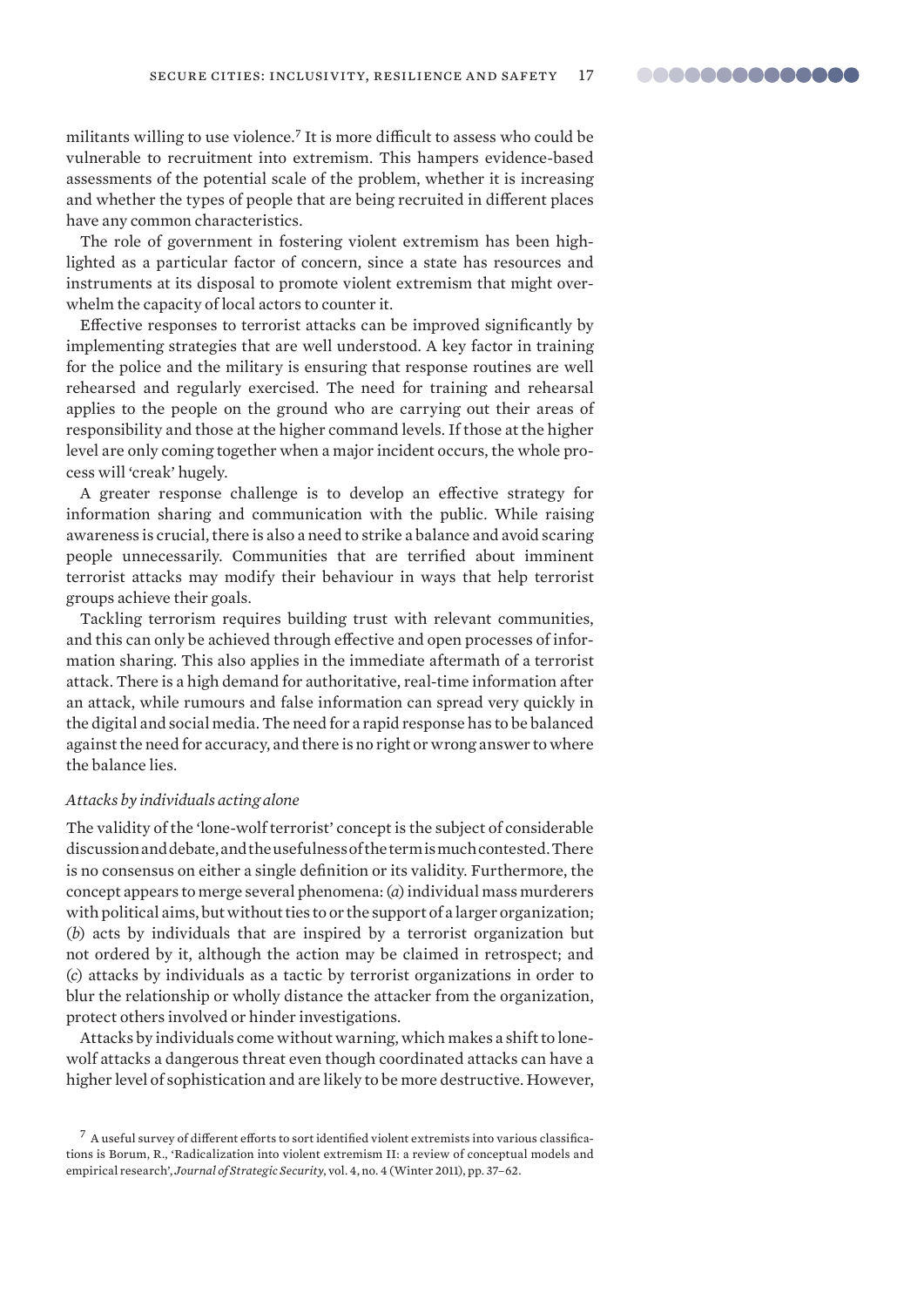## **Box 3.** The 12 enablers of crime and terrorism

- 1. Criminal use of the Internet.
- 2. Money laundering.
- 3. Availability of weapons.
- 4. Vulnerable borders.
- 5. Abuse of legitimate reasons to remain in a foreign country.
- 6. Corruption of public servants.
- 7. Prisoner networks formed during custodial sentences.
- 8. Activities of foreign national offenders.
- 9. Fraud against private individuals.
- 10. Trafficking in commercial goods (e.g. vehicles, alcohol).
- 11. Trafficking in illegal goods (e.g. drugs, weapons).
- 12. Trafficking in people (e.g. people smuggling, modern slavery).

*Source*: British National Crime Agency (NCA), *National Strategic Assessment of Serious and Organised Crime 2015* (NCA: London, 23 June 2015).

there is no consensus on whether individuals acting alone, even if influenced by more organized groups, constitute a new frontline in terrorism, and little authoritative evidence to support the notion that we are currently experiencing a major shift in terrorist tactics.

Greater emphasis on protection and a strong role for community-based initiatives can be key in both preventing and responding to attacks by individuals. From a policing standpoint, better protection, including a focus on making access to weapons more difficult, can also contribute to more effective prevention, as can training key actors at the local level to recognize the signs of violent extremism. The knowledge to recognize changes in individual behaviour that may indicate a growing risk of violent extremism is needed by education, welfare and social services, and medical professionals, as well as the police. These approaches tend to emphasize combining counterterrorism and anti-crime operations at the local level, since criminal gangs and terrorist groups often recruit from among the same pool of individuals.

There are similarities between the methods for tackling terrorism and other crimes, such as organized crime and sexual exploitation. The 12 enablers of terrorism are the same as those for organized crime, which suggests that effective responses to crime should be applicable to terrorism (see box 3). Different authorities are often charged with law enforcement and counterterrorism, and the approach to secrecy can create unnecessary barriers to information sharing.

The police and security services are becoming more adept at sharing information without disclosing their sources, and there is an increased understanding of the need to convert intelligence information into evidence that can be used in legal processes.

From a policing perspective, dealing with attacks by individuals introduces new difficulties and new opportunities for prevention and investigation. There is a greater emphasis on making use of 'soft facts' rather than technical monitoring and surveillance methods, and in particular information provided at the community or even family level. Uncovering changes in pat-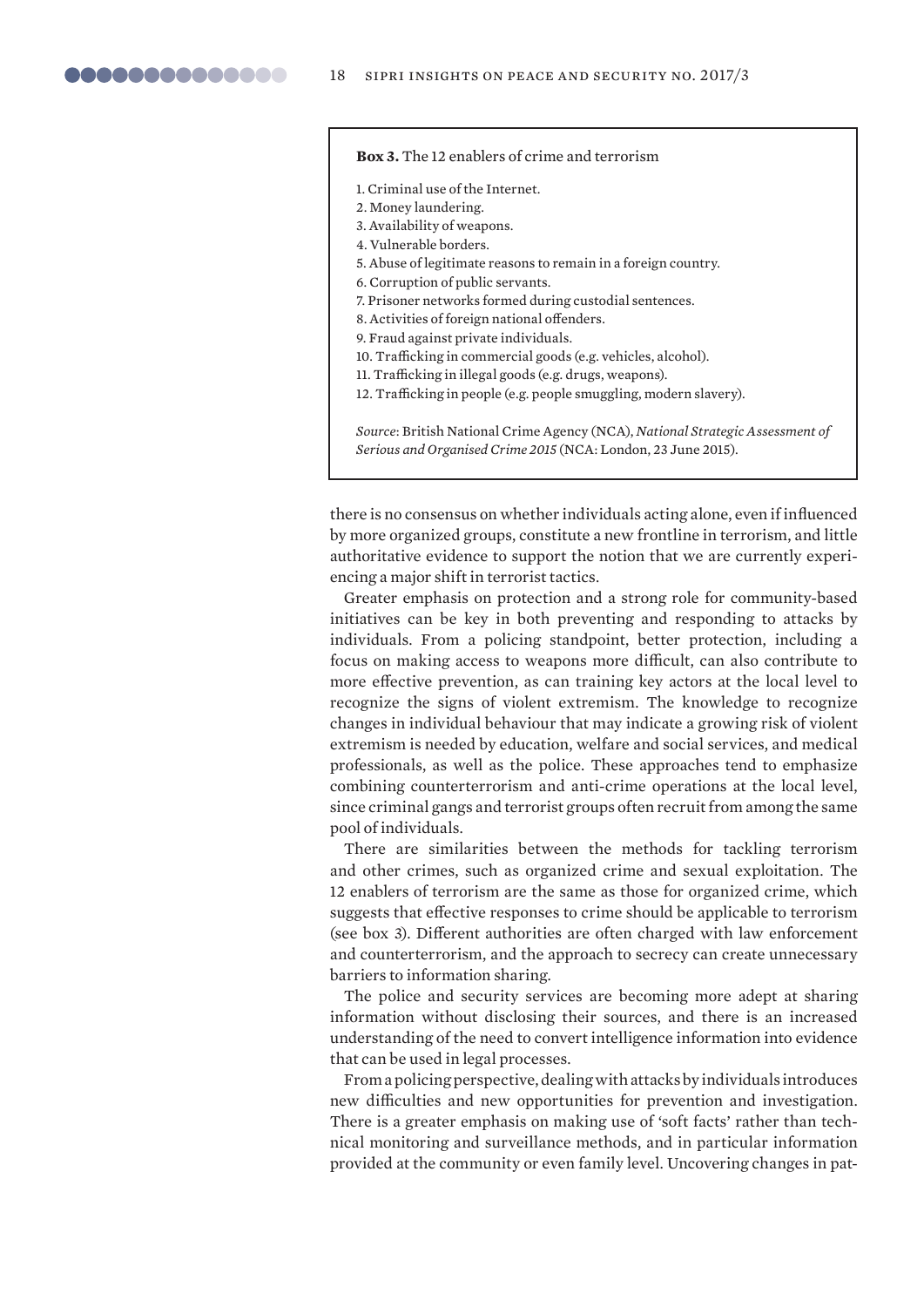terns of behaviour or in the content of communication with people around them such as family, friends and colleagues, should be central to prevention. A key common concern is how to work with communities to extract relevant information.

The next stage in counterterrorism has a lot in common with evolving thinking about preventing violent crime—early identification of the people who are susceptible to recruitment into criminal gangs or who may move towards a terrorist environment. Countering attacks by individuals will depend on finding ways to expand the scope of cooperation so that anyone in a relevant community who can make best or constructive use of information will be given access to it. This will mean finding effective ways of communication between the security services, law enforcement authorities and a large number of other actors that have a role to play in reducing urban violence.

The process of creating a shared understanding and practical cooperation across a broad spectrum of highly diverse actors is still in its infancy. To give one example, the criminalization of various terrorist-related activities can make it harder for the authorities to develop cooperation with individuals who have travelled to conflict zones but returned home without engaging in any violent acts. A major source of information about people contemplating travelling abroad but who have not yet done so is their immediate friends and family. These people will be less willing to give the police information if it involves their friend or relation being charged with a criminal offence.

Ensuring that international, national and local initiatives do not contradict each other is important. For example, the criminalization of membership of particular organizations, or any act that can be seen as preparatory to terrorism, is often in response to UN Security Council resolutions that call on states to adjust their national laws.

#### **Gang violence**

A point of departure for the discussion on gang violence is that gangs emerge in conditions of chaos, and thrive where there is a breakdown in established order and authority. Young people in marginalized communities may see the police as part of the problem, because they are an arm of the state and the public authorities that have let them down. Where background conditions exist that are characterized by, for example, high levels of unemployment, poor housing, high levels of petty crime and a sense that things are out of control, sooner or later gangs will emerge as a means of establishing a certain kind of order. In a chaotic situation, there is a tendency to organize in subcultures as a defensive mechanism.

Gangs are inevitably violent: it is part of their rationale and an important part of the ways and means in which they operate. Gang violence can be focused. For example, violence is the way in which different gangs compete for control of territory, or control over criminal activities. It is also the instrument that enforces discipline within gangs. However, gang violence can also be chaotic. When gang violence spills over, it can have an impact on the general public or the law enforcement community through collateral deaths and injuries or as a result of police shootings.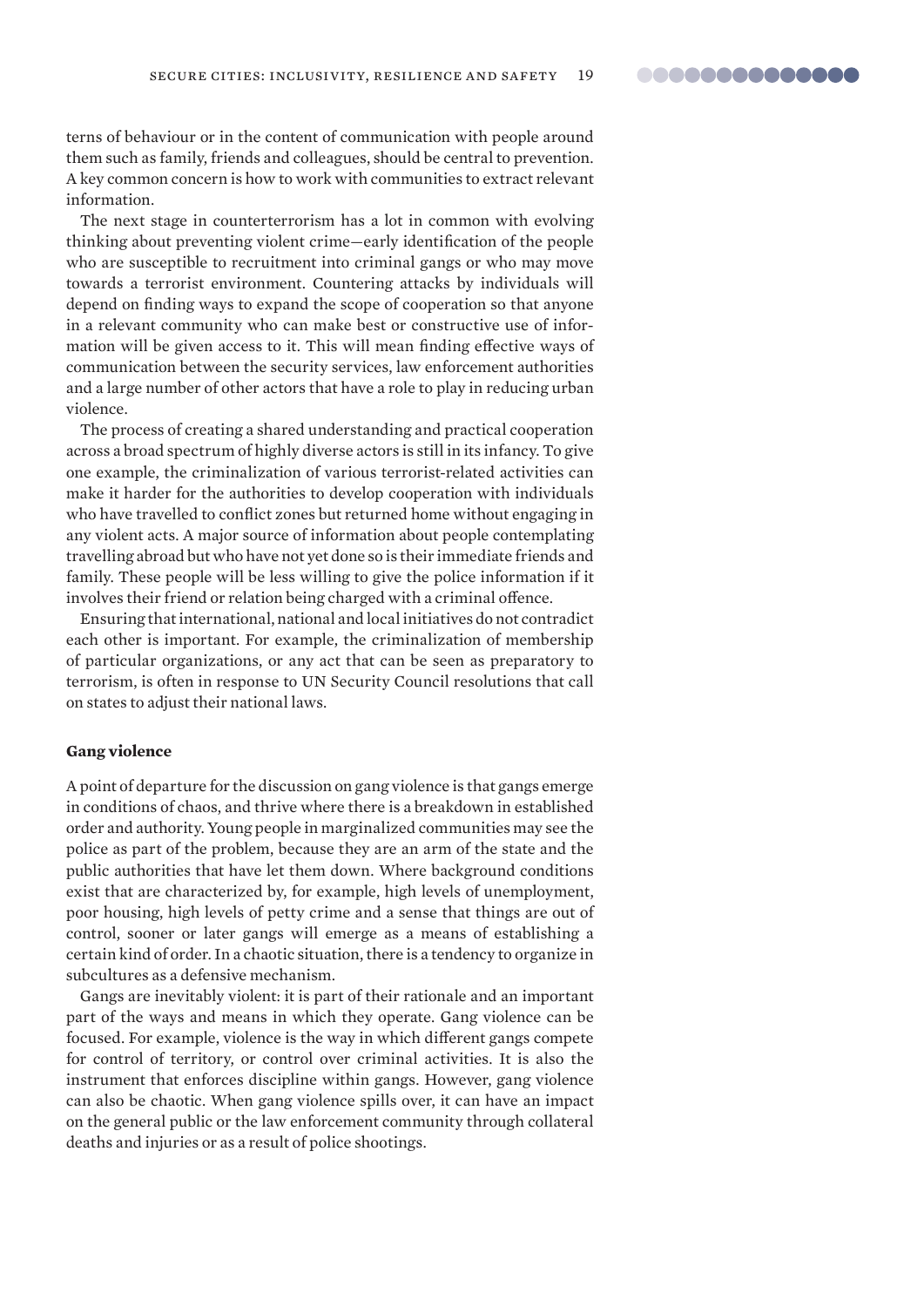The degree to which gang violence represents a threat to the security of a city varies in relation to the access gang members have to weapons of different kinds. Access to heavy weapons, such as automatic firearms, will increase the risk of escalation and the destructive impact of violence when it occurs.

The political side of the response to gang violence needs to be kept in focus. Elected officials and political leaders need to have the confidence to tackle the problems in areas for which they have responsibility. Any tendency to downplay the fact that there is a serious problem with criminal gangs, or a refusal to highlight the problems in order to protect the brand of a city, can hamper effective action against gang violence. If political leaders only act when the situation becomes so critical that it cannot be ignored, they will have missed opportunities to act effectively.

Political leaders are likely to be better equipped to recognize and evaluate the seriousness of the problem of gang violence if they reflect and represent the diversity of a community or society in all its aspects, including its gender, social, ethnic and faith dimensions. Even where police efforts to solve specific crimes are successful, political leadership is critical to ensuring that public spaces are used to bring people together safely while respecting their identity, and in the promotion of social cohesion.

There is also a close connection between political engagement and the issue of resources. Developing long-term strategies to lift a priority area out of its current state is difficult to combine with a political cycle that demands results within a two-year time frame. In conditions where resources are tight, there can be a knock-on effect on activities, and a tendency to draw in initiatives that really need to be sustained over time and projected outwards. Where there is an effort to combine budgets, there will be inter-agency issues around the benefits to each agency of pooling resources. Managing the resources needed for effective action requires strong political engagement.

At the operational level there can be a tendency to see combating gang violence as police business. However, the gang-related violence that leads to a police investigation and a police intervention is recognized as being connected to a web of issues such as social deprivation, exclusion and marginalization, lack of affordable housing, lack of access to education, dysfunctional family circumstances, and drug or substance abuse, among other things.

Convicting people and punishing them, including sending them to prison, is necessary where crimes have been committed, but it does not solve the problem of a semi-organized structure that will simply replace one member taken out of circulation by the prison system with another. Experience suggests that a key factor in successful efforts to reduce gang violence is to combine different efforts to find the most effective path away from potential engagement in crime for vulnerable individuals. The groups of people that are on the cusp of crime, such as young people most vulnerable to being recruited into criminality and violence, are often well known to social services and to organizations in the third sector, while also being subject to a degree of monitoring by the police and law enforcement agencies.

Solutions to the problems of gang violence require partnerships between multiple actors. Local and municipal authorities are well placed to facilitate cooperation and communication between: (*a*) elected officials; (*b*) the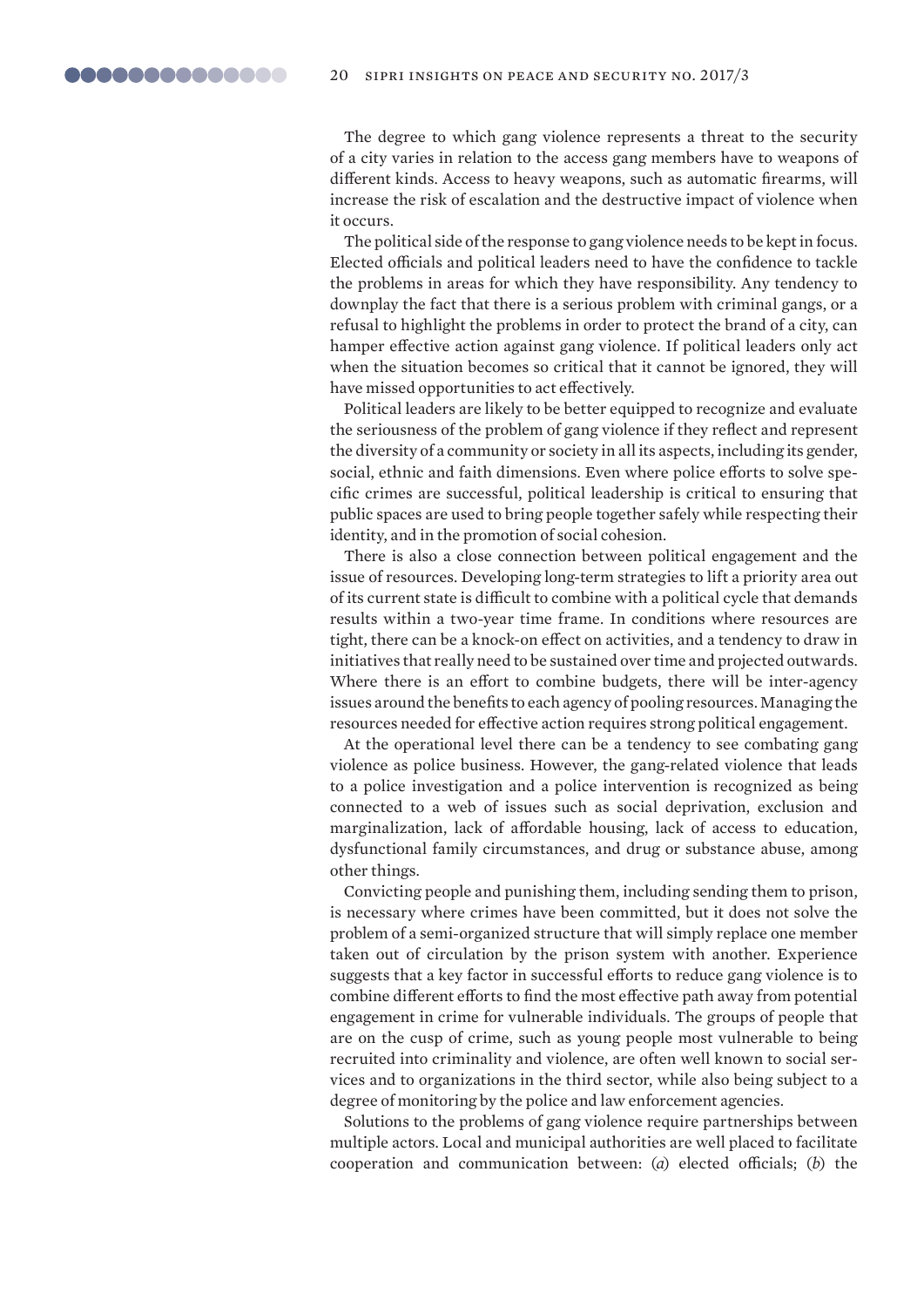various services operated by local and city government, such as social services, family services and schools; (*c*) the police; (*d*) charities, including children's charities; (*e*) civil society and the third sector; (*f*) community groups, including faith-based organizations; (*g*) families, in particular the mothers of both victims and perpetrators of violence; and (*h*) various experts and advisers.

Many mechanisms that may have been used already—such as social services, family services, education and interventions by civil society—often fail to connect with or include the people who should be the highest priority in outreach. The earlier interventions can begin, the better—starting with creating good citizens by taking action from birth and in preschool.

Establishing a shared understanding of the type of gang problem that a city is facing is a priority for the different stakeholders, since if they are based on a false understanding, some proposed solutions could be counterproductive and help gangs to build themselves more effectively. The influence of territorial gangs, crime families, or sectarian or ethnic gangs can change over time, so these problems will need to be kept under constant review. For example, in many parts of major cities in Northern Europe, outlaw motorcycle clubs have been displaced by street gangs, which are more territorial, more violent and less structured.

In understanding the problems posed by gang violence, the key metric is the degree of organization and engagement of gangs in criminal enterprises, not the branding or identification of the gangs as political or religious.

The police cannot provide a durable solution to the problems of gang violence, but they must handle the effects. Restoration of order is the first priority, so that people who live in priority areas feel something is being done. In areas where criminal gangs operate, there are issues with extortion of local businesses and the control of illegal markets, but also higher rates of murder and assault. There is an imperative to establish police control, and law and order. It is crucial that the police earn the confidence of the people who live in the areas where gangs operate by demonstrating that they are able to exert a degree of control. The ability to tackle and solve cases is therefore an essential requirement, but effective police work is more difficult in priority areas because of the difficulties of information collection and securing witness testimony.

Where there is popular resistance to gang violence, there is a responsibility to give it effective support. When people challenge gang activity they put themselves at risk, so witnesses must be protected and the people who come forward to help challenge gangs have to see results in the form of successful investigations, prosecutions and fitting punishments. Otherwise, if they see no results, the public will quickly stop supporting the police by providing information and testimony.

## VII. Conclusions

This SIPRI Insights Paper has argued that the successful development of a city requires the elaboration of an integrated urban security strategy based on the three pillars of inclusivity, resilience and safety.

A better understanding of risk is an important part of finding better solutions to current and future problems, and to maximizing the positive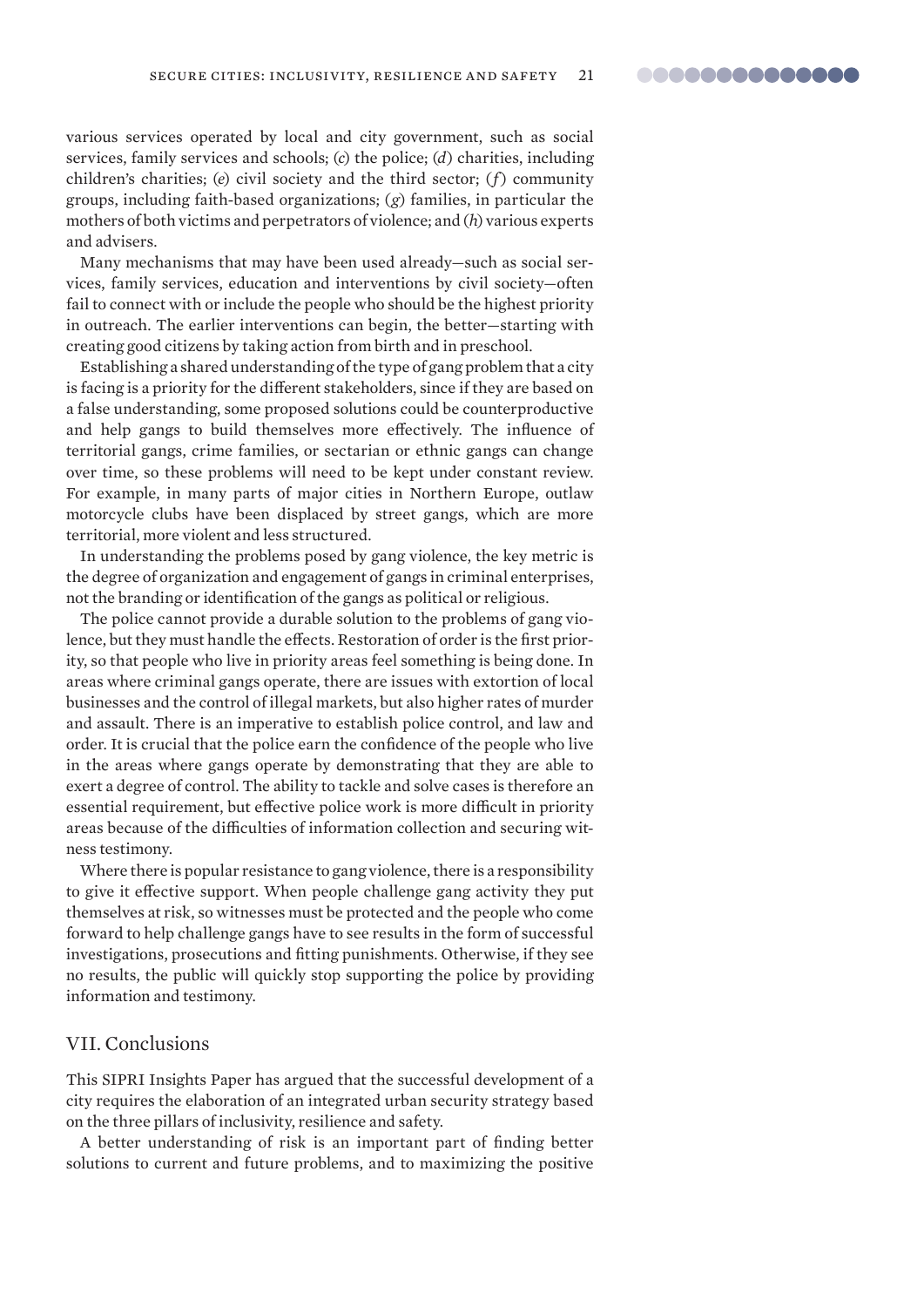potential of cities. Understanding risk should be based on the needs of the community. Values and community norms are not static, however, so there is a need for processes that support positive change on a continuing basis rather than security initiatives that are limited in duration.

While recognizing the diversity of cities across the world, many already have structures and systems in place that can play an essential role in security building. At the local level there are already ways and means to: (*a*) support education, including preschool education; (*b*) provide social services, family services and local health care; (*c*) interact with civil society in areas such as culture, sport and the arts; and (*d*) design public transportation networks and so on.

Before establishing new, dedicated programmes focused on security that will not necessarily be easy to connect within existing structures, and that might be difficult to sustain over time, the responsible officers in cities should first examine how their existing system can be used to address identified concerns. An inventory of existing assets and how to use them is the starting point for building protection strategies and systems.

There is a great need to better understand the security aspects of urbanization. There are existing networks that link the officials responsible for many relevant aspects of urban security. These networks can provide valuable information about risks and challenges, good practices in responding to identified problems and lessons learned from past successes and failures. However, to make full use of the information generated by such networks, the wealth of relevant knowledge and experience held by diverse experts and practitioners needs to be brought together in both research and policy.

There is no network linking researchers who are active in investigating the different dimensions of urban security, or working in disciplines and fields of direct relevance. For example, bringing together research on violent extremism, mass-impact terrorism and gang-related violence could be the starting point for developing a more coherent and integrated strategy to combat urban violence. Understanding the security of cities is a new area for academic research, and the development of urban security as a separate discipline poses problems concerning the availability of both theory and data.

The recognition that isolation and segregation can be side effects of recent strategies to promote economic and social development could promote more widespread engagement on developing the tools to measure social cohesion. As these efforts to construct social cohesion indexes of different kinds in different locations bear fruit, their results can be applied to the analysis of urban security.

Theories of urban security are lacking, with the possible exception of work on 'global' or 'mega' cities which might not be applicable everywhere, given the great diversity of cities in size and context. Theories developed in other contexts could be applied to analyses of cities, as a starting point for working towards general theories of urban security. To offer two examples, both ontological security theory and social network theory might be promising approaches to explore.

Ontological security is an emerging field that seeks to explain how individuals respond when rapid change disrupts their individual sense of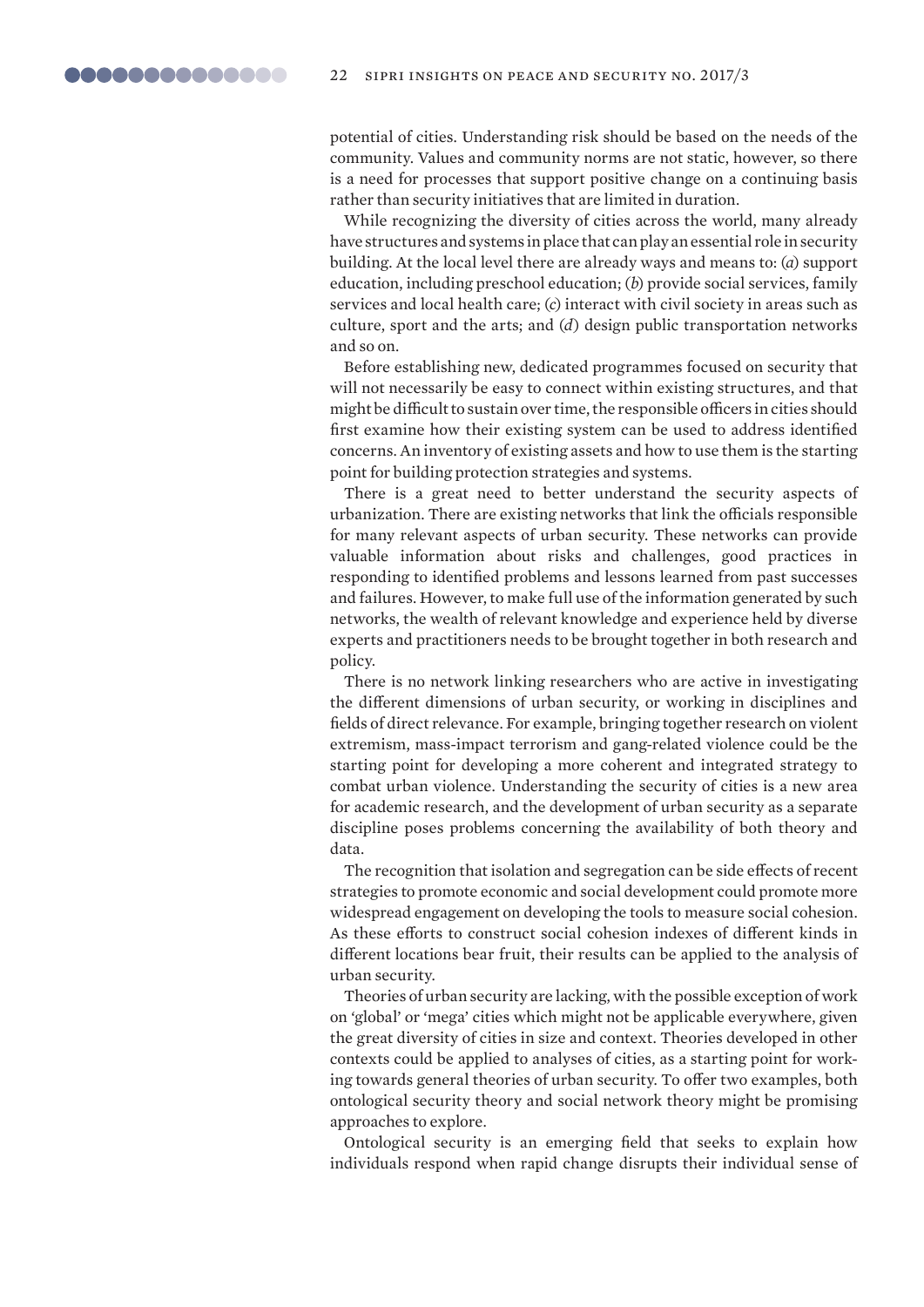order and continuity. Social network theory maps the 'nodes' in connected networks and explores how information flows between them.

In addition to theoretical approaches to urban security, there is a need to develop more and better data sets keyed to the specific situation of cities. For example, while instruments to measure social cohesion have been developed, data sets need to be populated and the measurement tools need to be fine-tuned to specific urban contexts.

While the creation of a Centre for Urban Security might be premature, the modern instruments for communication and network-based research could facilitate a dedicated initiative to link relevant and interested researchers at relatively low cost.